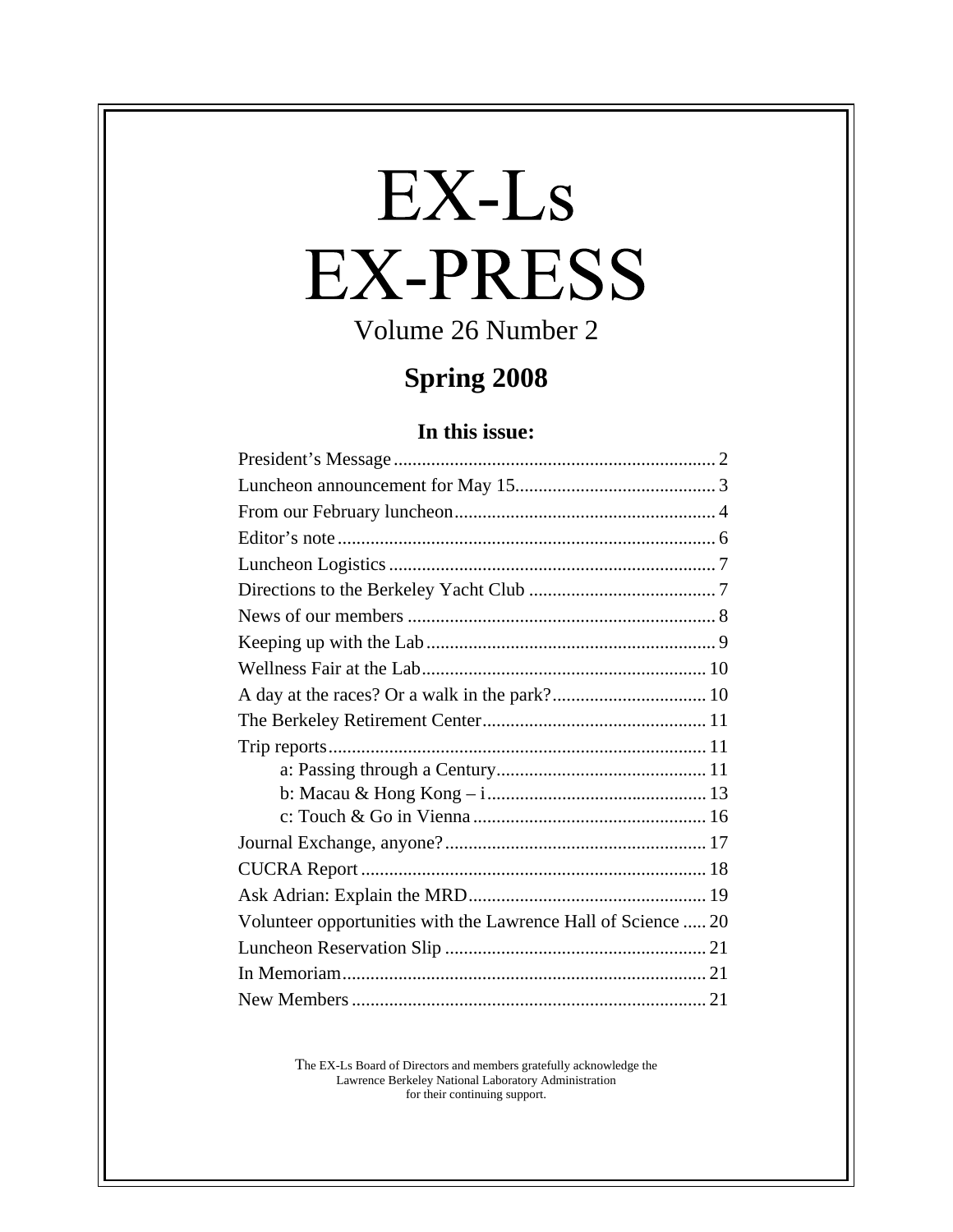Volume 26 #2: Spring 2008 (Published April 2008)

#### **President's Message Jose Alonso**

Well, I'm back in Lead South Dakota again where the "usual" spring pattern is manifesting itself. It was 60 degrees on Friday, 10 inches of snow on Saturday, then 70 degrees on Monday. By Tuesday no evidence of snow, but we all know where that water went... right down into my mine! Just more to pump out. Things continue very well here. Jack Marburger, President Bush's Science Advisor, visited us last week and after an underground tour left with much praise for what we're doing. (Maybe it was relief that we'd returned him safely to the surface?) This week we're hosting a big conference to plan for the science programs at the new Lab. We expected 200, but had to cut off the registration when it soared past 300. Just not enough room in this small town! Even so, when you plan your summer vacations, DO chart a course through the Black Hills, it's a truly lovely area! Come visit! I'm told that after Mothers' Day chances of snow are really quite low.

At our April Board meeting we voted to make our 2007 contribution to the UC Berkeley Retirement Center. The Center provides many benefits and services to our retirees, including access to campus facilities such as libraries and the Scholar's Workstation, and also offers numerous opportunities for courses and coordinated activities. In recent months they have been severely hurt by budget cuts and personnel losses. We unanimously felt that our contribution to them would be appreciated, and would recognize an organization that really serves the needs of our retirees' community.

Luncheon this round will be at the Berkeley Yacht Club. Do plan on coming, it's always fun to catch up with our friends. We always love to see you, too!

We are thinking about organizing other activities for EX-Ls, such as excursions to local attractions such as the USS Potomac, Blackhawk auto museum, Golden Gate Fields, to list only a few. We'll be asking about your interest in this at the next luncheon, and if it appears that they would be popular we'll work on organizing such outings. Vicky Jared will be looking for your responses. Contact her either at the luncheon if you can attend, or if not, by phone or e-mail. Her contact information is given elsewhere in this newsletter (hint… look for the luncheon signup form… and, while you're at it, send it in!)

Save the June 5<sup>th</sup> date! This will be another round of the LBNL Wellness Fair. It's held on the lawn outside the cafeteria from 11:30 to 1:30 on Thursday, June 5th. We will be personing a booth, as we did last year, and are always looking for supporters to come and help. John Kadyk will again be holding down the fort, but will certainly appreciate some company. Do drop by! (If you'll recall, John's cookies were a tremendous hit last year, so if you want one, come early before they run out.)

All the best to you, and I look to see you at our Berkeley Yacht Club luncheon on May  $15^{\text{th}}$ .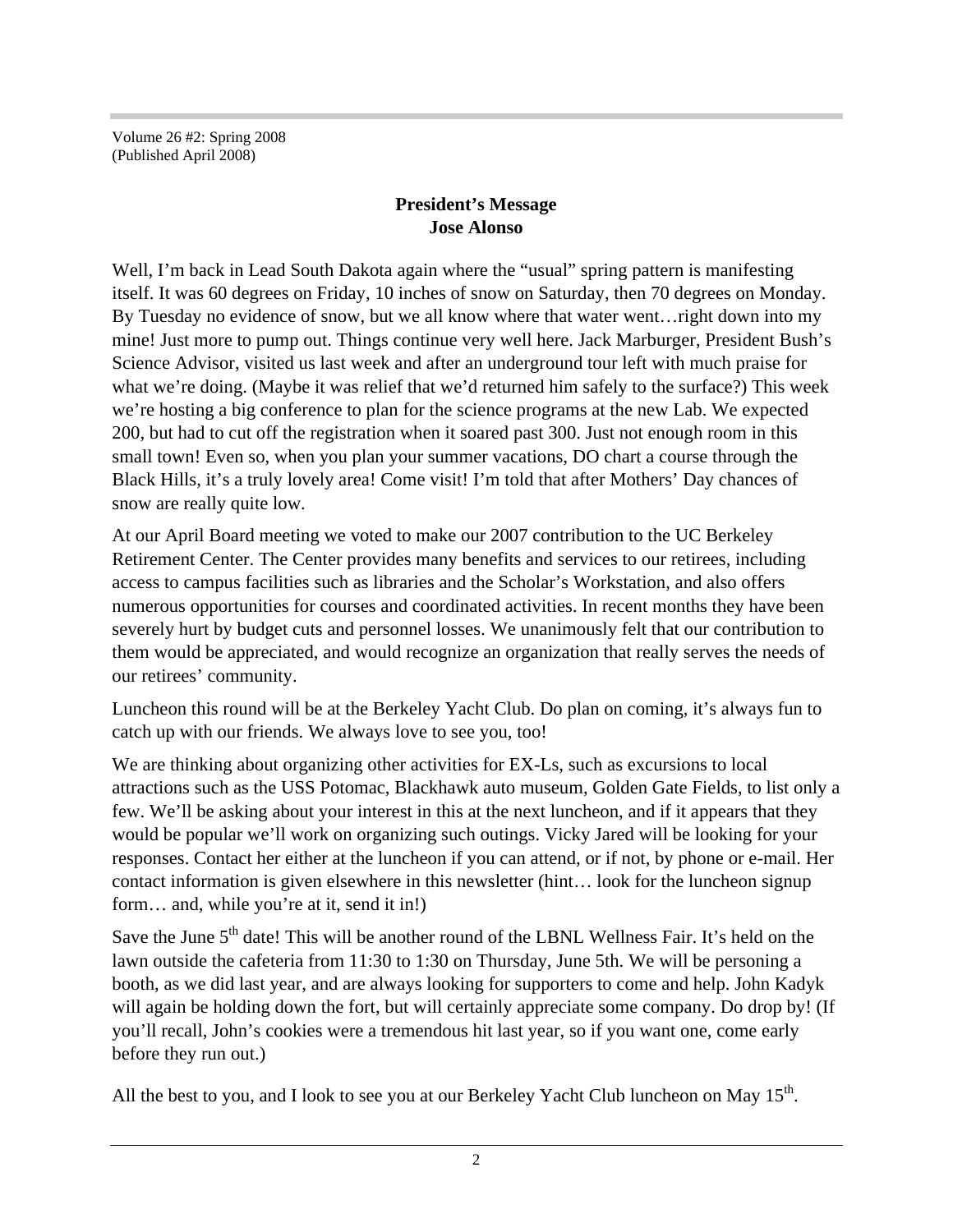

**2008 Spring Lunch**

| Date:           | Thursday, May 15, 2008                                                                                                                                                                                            |  |  |  |
|-----------------|-------------------------------------------------------------------------------------------------------------------------------------------------------------------------------------------------------------------|--|--|--|
| <b>Where:</b>   | Berkeley Yacht Club << < Note the location<br>1 Seawall Drive (at the foot of University Avenue), Berkeley<br>(Directions on page 7. Please save some close-in spaces for<br>members who have difficulty walking) |  |  |  |
|                 | <b>Banquet/Meeting room: To right of entrance</b><br>Sign-in tables: Just outside the main banquet room<br>Bar Service: Located left of the entrance; opens at 11:30                                              |  |  |  |
| Time:           | <b>No-host Bar: 11:30 AM</b><br>Lunch Served: 12:15 Noon                                                                                                                                                          |  |  |  |
| <b>Speaker:</b> | <b>TBD</b>                                                                                                                                                                                                        |  |  |  |
| <b>Subject:</b> | <b>TBA</b>                                                                                                                                                                                                        |  |  |  |
| <b>Menu:</b>    | Buffet (entrees include chicken, roast beef, and salmon)                                                                                                                                                          |  |  |  |
| Cost:           | \$25 per person (PREPAID)                                                                                                                                                                                         |  |  |  |
|                 | Reservations: Please make checks payable to EX-Ls. Send to<br><b>Vicky Jared</b><br>4849 John Muir Road<br>Martinez, CA 94553                                                                                     |  |  |  |
|                 | For regular mail, the reservation slip is on page 21. You may also reserve<br>via e-mail to jaredrv01@aol.com, or telephone at 925-228-2145.                                                                      |  |  |  |

**It is essential that Vicky receive your reservations by May 12, 2008.**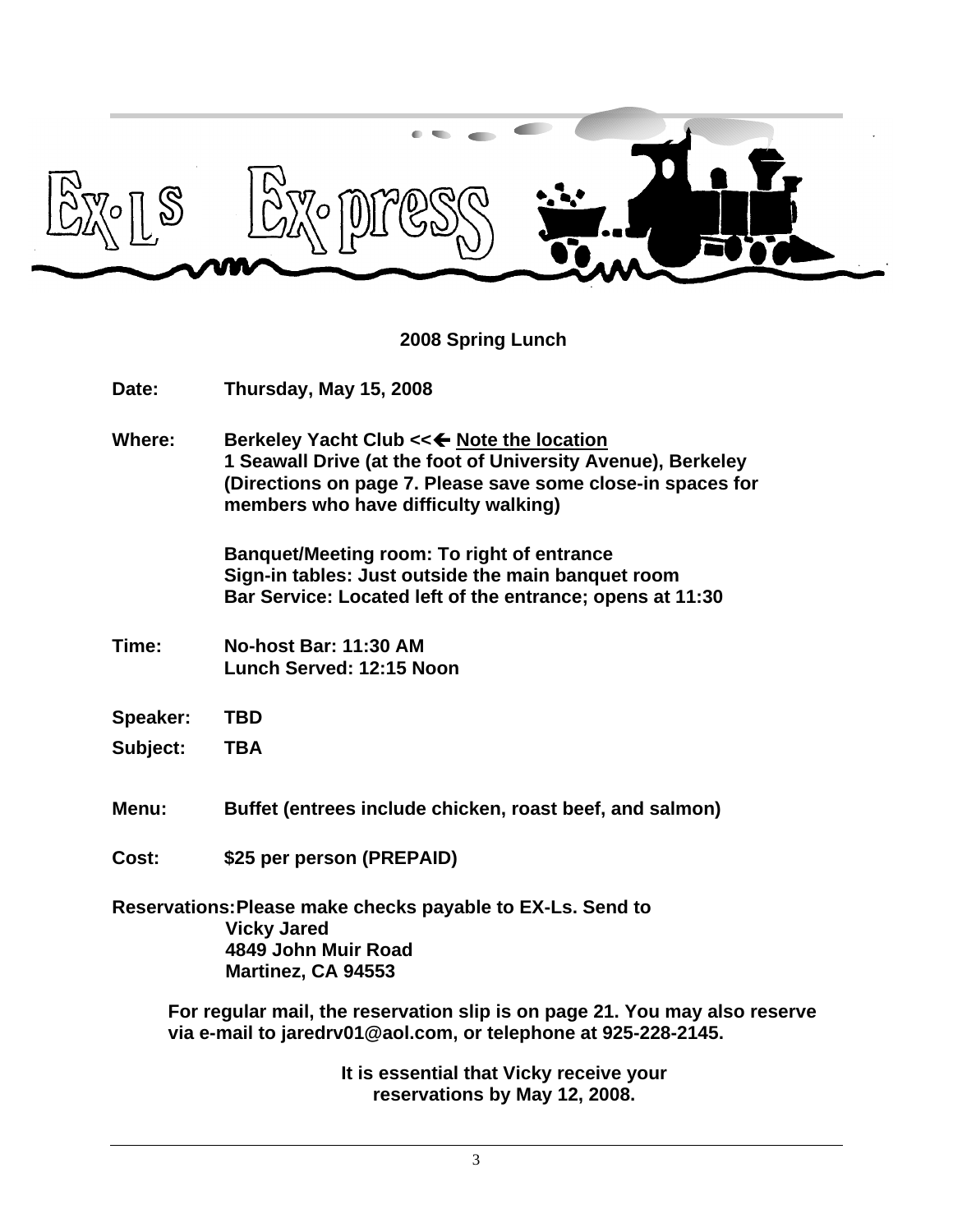#### **From our February Luncheon**

*Reported by Don Grether.* Our February speaker was Rick Diamond, Environmental Energy Technologies Division, LBNL, on the use of low-energy houses to reduce our carbon footprint, with examples from Berkeley, Kabul, and Washington, DC. [And, as will be seen, the term "low energy" refers to life-style of the occupants as well as to the design of the building itself.]

#### **"Carbon Footprint"**

Rick began by explaining that our "carbon footprint" is the amount of carbon per person per day released into the atmosphere by all processes, especially those associated with the production and use of energy. The US average emission of carbon/day is 33 pounds per capita. The California average is 18 pounds, and the world average is 7 pounds. The USA and China are easily the largest carbon dioxide emitters. However, on a per capita basis we are at the top, followed most closely by Canada. China and India are near the bottom, but with growing emissions per capita.

#### **Berkeley**

Rick next addressed a typical house in Berkeley. In this typical house the energy uses are space heating (50%), major appliances (23%), water heating (13%), small appliances (7%) and lights (7%). In general, there are both no-cost and investment-required strategies to reduce energy use. For space heating, the no-cost ways include turning down the thermostat and closing the drapes at night; the investment-required ways include installing a programmable thermostat; insulating ceilings, walls, and floors; sealing large gaps in the envelope (e.g., around the chimney); sealing and insulating duct work; and installing an Energy Star furnace and/or windows. In the case of water heating, no-cost options include taking shorter showers, washing clothes in cold water, washing full loads in dishwasher, and reducing water heater thermostats to 120 degrees. Investment-required options include installing low-flow showerheads, insulating hot water pipes, installing a high-efficiency gas or instantaneous water heater, installing an Energy Star clothes washer or dishwasher, and installing a solar water heater.

In the case of electricity one can use power strips to turn off several devices at once, for example a computer and its auxiliary equipment. Some power strips even come with occupancy sensors. There are also devices that provide feedback on household electricity use, such as *Energy Viewer*  and *The Energy Detective*. The electricity use in this typical house is fairly constant year round (no air conditioner), while - as one would expect - the gas use peaks in the winter. The CO2 emissions attributable to electricity (from coal and gas fired power plants) and from burning natural gas follow the same pattern. The energy costs for the average Berkeley home are \$2246 per year, and for an efficient Berkeley home \$1075 per year. The typical home addressed above is a little lower than the latter.

The Internet based Home Energy Saver [\(http://HES.lbl.gov](http://HES.lbl.gov)) can help a homeowner analyze the energy use in his/her home and provide advice as to how that energy use can be reduced.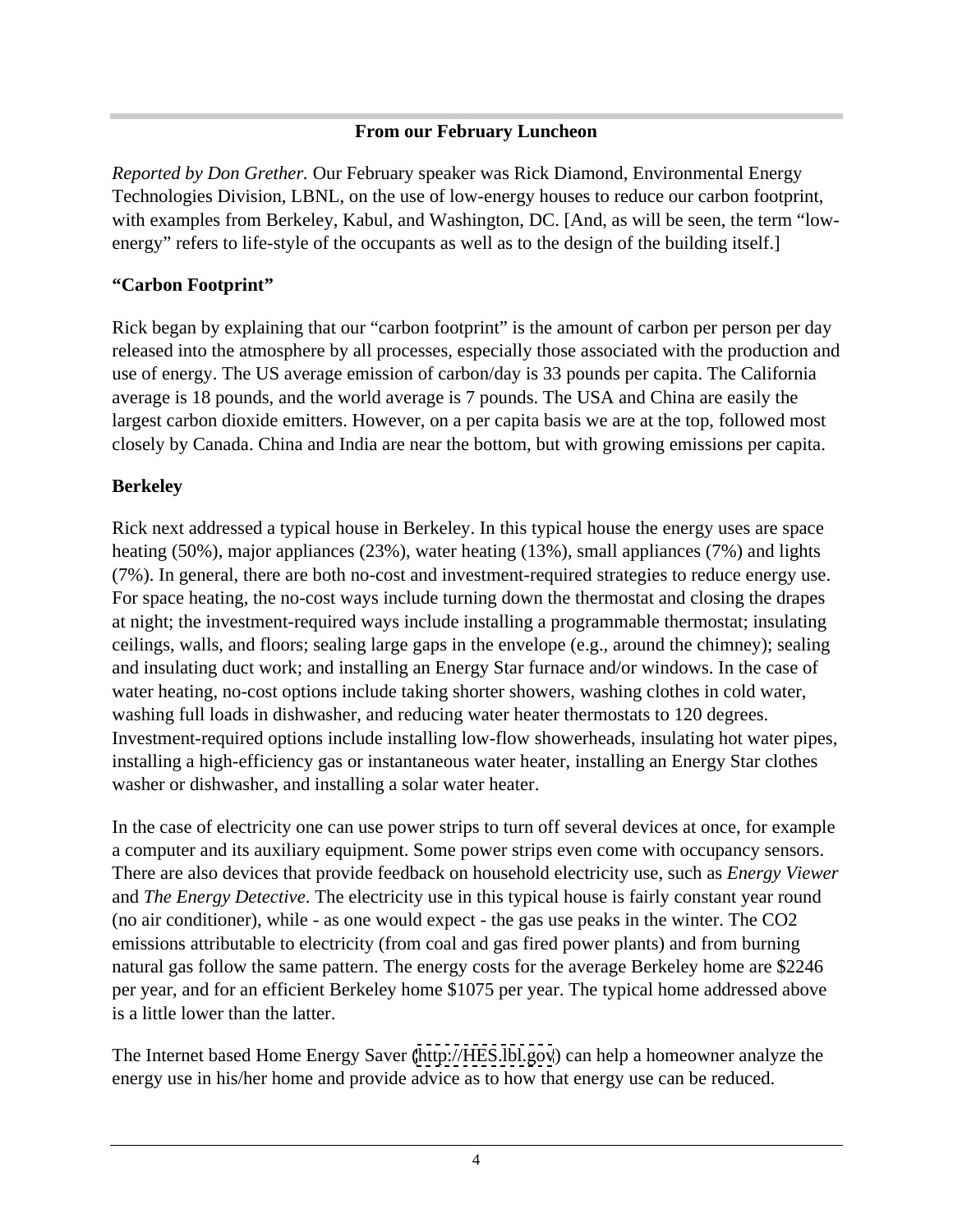#### **Kabul**

The initial concept was to do something for refugees in Afghanistan beyond building the classic mud-brick-walled houses that are prone to damage in an earthquake, and are not very energy efficient. An alternative is a foam panel technology whereby a slab of foam is encased in a cement board. The panels could be fabricated to several Afghan floor plans. Sample panels were seismic and fire tested. A prototypical Afghan house was constructed, but the country had become too dangerous for the NGO (non-government agency) that was going to construct the houses.

The panels would be a low cost means of quickly providing energy efficient housing in disaster areas, such as from the 2005 tsunami and from hurricane Katrina in New Orleans. So the message is that there is a need for low-cost, seismically strong, low-energy houses worldwide. Foam panels are one approach.

#### **Washington DC: Greening the Capitol**

"Capitol" refers to the House (but not the Senate) buildings on Capitol Hill that emit 92,000 tons of CO2 per year. Heating and cooling of the buildings comes from a nearby power plant that mostly burns coal. The electricity for the buildings is purchased from an electric utility. Nancy Pelosi, the Speaker of the House, decided to reduce the energy use and carbon emissions of the buildings. LBNL was called upon to develop a draft plan and then a final plan under very tight deadlines that the Lab would ordinarily not be able to meet because of the length of time it takes for funding to become available. However, the House was able to provide funding almost right away and the LBNL team met the deadlines.

Among the recommendations were (a) switching from coal to natural gas in the power plant, (2) purchasing "green" electricity such as from wind turbines, and (3) undertaking such energy efficiency measures in the buildings as better lighting. The House is going ahead with the plan and the Lab continues to participate in an advisory capacity.

#### **What to do now**

Rick concluded with three recommendations as to how we can individually and collectively reduce our carbon footprint: (1) take care of your own house – work with friends and neighbors, (2) connect with international efforts, and (3) pursue political actions at local, state, and federal levels.

| Luncheon Attendees:   |                       |                      |  |
|-----------------------|-----------------------|----------------------|--|
| Gerry Abrams          | Dick Baker            | James Bettencourt    |  |
| <b>Gerald Adamson</b> | <b>Bill Baker</b>     | Gene & Myrna Binnall |  |
| John Ainsworth        | Winnie Baker          | <b>Bob Birge</b>     |  |
| Cathryn Allan & guest | <b>Sharon Barrett</b> | Igor Blake           |  |
| Catherine Morgan      | Tom & Marcia Beales   | <b>Kay Bristol</b>   |  |

Gerry Abrams **Solution Club Contains Containers** Dick Baker **Sexual Section Section** Section Section 1 ames Bettencourt Gerald Adamson **Bill Baker Gene & Myrna Binnall** John Ainsworth Cathryn Allan & guest Catherine Morgan Tom & Marcia Beales Kay Bristol Dick Baker **Disk Baker** James Bettencourt Bill Baker Gene & Myrna Binnall Winnie Baker Sharon Barrett Tom & Marcia Beales **Example 18 Kay Bristol** Edward & Mildred Bennett

James Bettencourt Bob Birge Igor Blake Kay Bristol Jerome Bucher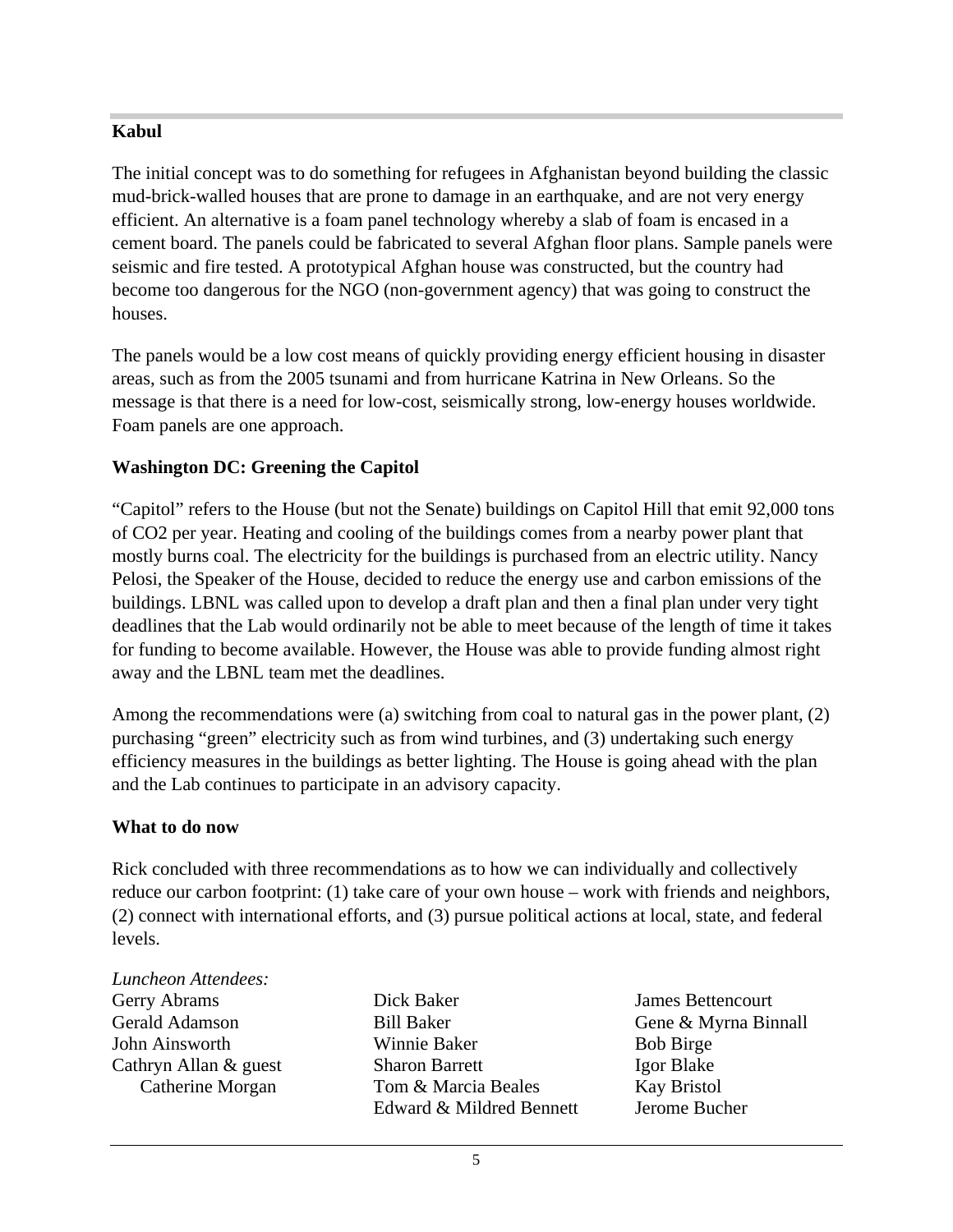| Geores & Katie Buttner   | John & Ann Kadyk        | Art Poskanzer               |
|--------------------------|-------------------------|-----------------------------|
| Winifred Corniea         | Robert & Barbara        | Patricia Powers-Risius      |
| Per & Eleanor Dahl       | Kaufmann                | <b>Michael Press</b>        |
| Janis & Ned Dairiki      | <b>Rich LaPierre</b>    | Ellie & Gwen Ralph          |
| Sybil Donn               | <b>Bud Larsh</b>        | Stephanie Roth              |
| Andy DuBois              | John & Barbara Lax      | <b>Andy Sessler</b>         |
| Ed & Pauline Fleischer   | Branko Leskovar         | Rich Sextro                 |
| <b>Trudy Forte</b>       | Ed Lofgren              | <b>Brenda Shank</b>         |
| William Gilbert          | Ken Lou                 | Elmer Silva & guest         |
| Lee Glasgow              | Katherine Lucas         | Ermajean Marr               |
| Andreina Goldberg        | <b>Richard McDonald</b> | <b>Robert Smits</b>         |
| Norm Goldstein           | Doug McWilliams         | Marie Agnes & Frank         |
| Michael & Susan Green    | <b>Bob Miller</b>       | Stephens                    |
| Don & Becky Grether      | Donald & Bertha Miller  | Dave & Sally Stevens        |
| Connie & Edward          | Jeanne Miller           | <b>Robert Stokstad</b>      |
| Grondona                 | Ken Mirk                | Suzanne Stroh & guest       |
| James Haley              | Sandra Mocco            | Karl Olson                  |
| Harry Heckman            | Vic & Nancy Montoya     | Jack Tanabe                 |
| <b>Ingeborg Henle</b>    | Mack & Ann Morgan       | Clyde Taylor                |
| Victor & Christine Henri | Bob & Jeanne Mortiboy   | <b>Bill Turner</b>          |
| Egon & Annette Hoyer     | <b>Charles Ogden</b>    | Suzanna Wingerson           |
| Vicky Jared              | Fred Perry              | <b>Speaker Rick Diamond</b> |
| Nylan Jeung              | <b>Conway Peterson</b>  |                             |

#### **Editor's Note**

They say that change is good for keeping the mind alert…so as a service to our membership, Your Board has decided that luncheons in 2008 will be split between Spenger's (February and August) and the Berkeley Yacht Club (May and November). We shall continue to put pad and pen on the tables, and we encourage you all to scribble us a note as to what you are doing; we would like to maintain – and expand – the "news of our members" – but we can't do that unless you tell us what you're doing (or would like to do). Also, please note that this issue contains a couple of requests for input: one about possible between-luncheon activities, and one (included with the luncheon reservation form) providing a start for rideshare coordination, and also for those who have trouble with buffet serving to let us know, so that we can provide assistance. (We very much don't want people to stay away because lunch is a buffet.) As always, articles or ideas for articles are welcome; the deadline for each issue is ten days after the preceding Board meeting (a full year's schedule is listed on the back cover; notice that the meetings now start at 3:00 on the dates listed). You can contact me at david\_stevens@comcast.net, at 1107 Amador Ave, Berkeley 94707, or 510-524-2904. **But note, if you wish to send me draft material, please do not use the standard Microsoft Vista version of Word; I can't read it. Instead, save the material in a Mac version (since I use a Mac) or in an earlier Windows version (such as Word for Windows98), and then send it.** // dfs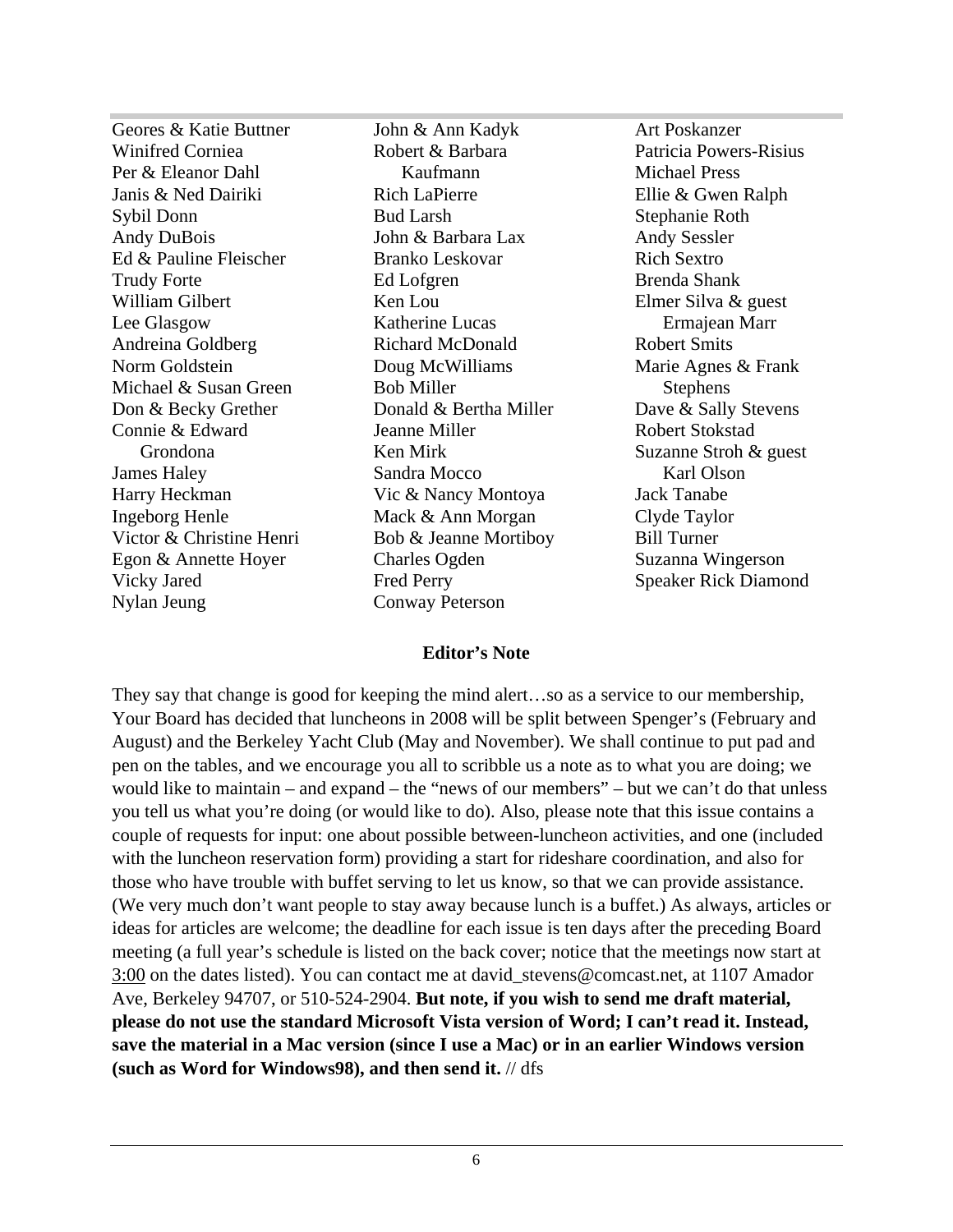#### **Luncheon Logistics: How you can help**

While a substantial fraction of the membership prefers the Berkeley Yacht Club for our luncheons, it does present problems for some of us. Four in particular are worthy of mention, not

least because they can be alleviated by the assistance and consideration of other members. -- Transportation. It would be very helpful to have a list of members who are willing to participate in a ride-share program. Vicky Jared is willing to coordinate this if those willing to car-pool or provide transportation for others, and those who could use assistance, would contact her. (This is common to both BYC and Spenger's.)

-- Access. Some of our members have trouble negotiating the uneven terrain from the BYC parking lot to the clubhouse. It would be a Good Thing if our more able-bodied members took the remote parking places, perhaps even using the far lot if they arrive early and the main lot is crowded (which can happen on good sailing days).

-- Buffet. Some members have trouble dealing with the buffet process. (Indeed, some people are reluctant to come to the BYC for that reason.) If a few of you who are willing to help would leave your names at the sign-in table, we could match you with appreciative fellow members.

-- Quasi-reserved Tables. We would like to reserve a couple of tables near the podium for members who have difficulty hearing and seeing from a distance. We ask members to whom this does not apply to respect these quasi-reservations, and sit at tables that are further away.

#### **Directions to BYC**

Once in Berkeley, Take University Avenue over the freeway so that you are going west towards the bay. Continue straight and pass the Seabreeze Market on the left. Proceed to the Marina entrance, where University Avenue makes a slight turn to the left and then straightens again. Do not make a right turn until you are at the Municipal Fishing Pier and the Chinese Dog Warrior sculpture, at the extreme west end of University Avenue.

Turn right at the sculpture and go north (past Skates restaurant) to the end of the road, where you will see the BYC clubhouse and parking lot entrance. Parking is free but the lot sometimes fills for large events. There is considerable overflow parking capacity in other adjacent lots. Car break-ins are sometimes a problem, so do not leave valuable items anywhere in the car.

Bus service: The #9 (Berkeley Marina) bus runs north on Shattuck (from Dwight), west on Hopkins and Gilman Streets, south on 6<sup>th</sup> Street, and west on University Avenue to the pier. Fare is \$1.75.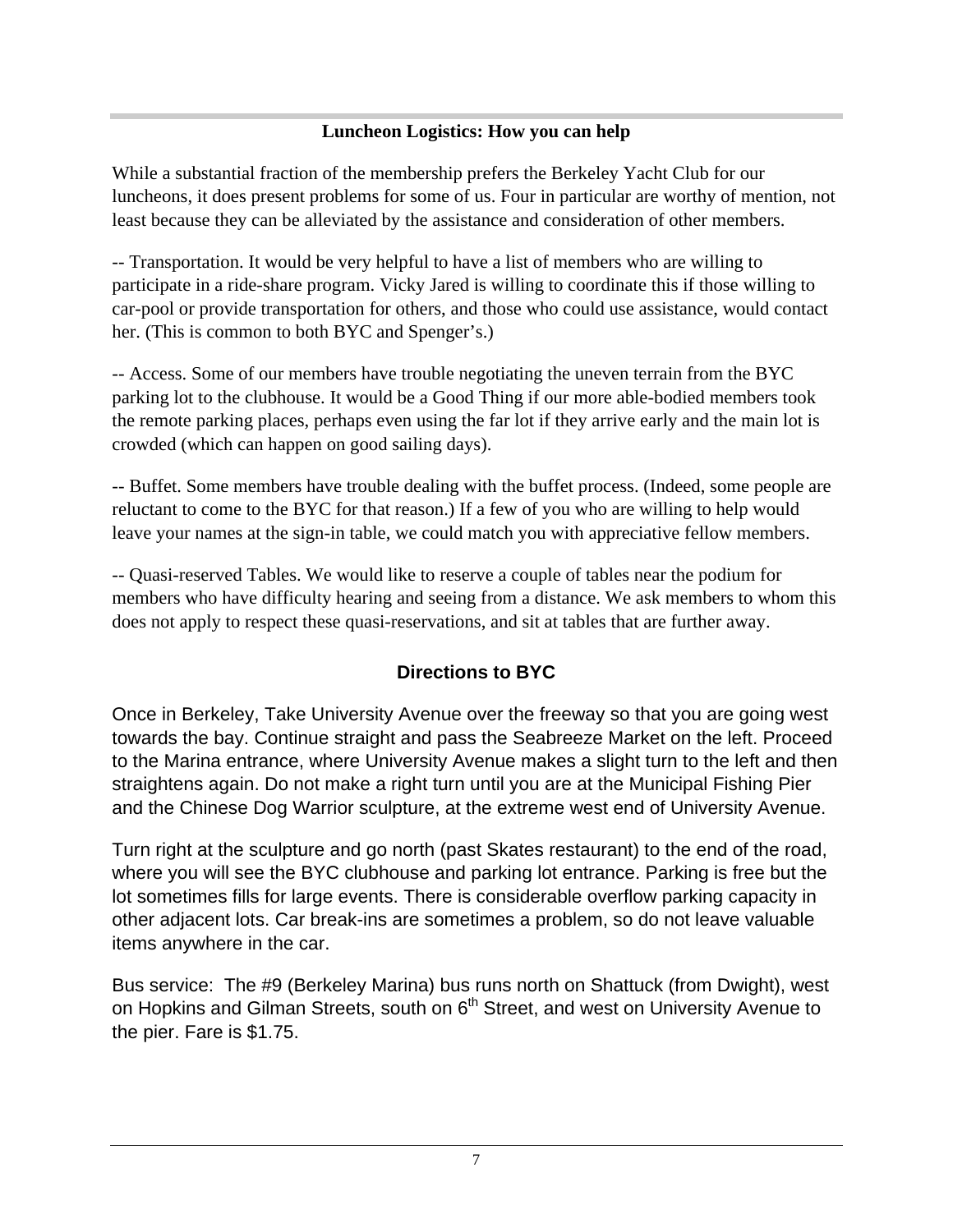#### **News of our members**

We have our first(?) centenarian: **John Keller**, who was 100 on April 2. See Tom Beales's interview with him on page 11.

We do seem to be a traveling bunch. The trips reported at the February luncheon included **Polly Fleischer** (Vienna; resulting in a medical evacuation, as described elsewhere in this newsletter); **Winnie Baker** (China (an excerpt from the journal of that trip is in this newsletter), with California deserts to follow in March); **Jim Bettencourt** (Mexico, including Dia de los Muertos in Oaxaca…and expecting to be off to the Amazon in April); **Tom & Marcia Beales** (China and Tibet in October, Machu Picchu and the Galapagos in March).

**Dave & Sally Stevens** report that preparing for a 35-minute musical is much more difficult than preparing for a 90-minute play. The fact that the musical in question was Trial by Jury, by Gilbert and Sullivan may have something to do with it: there is no spoken dialogue, and (almost) everybody is on stage the whole time, so there is no time to relax, regroup, and catch one's breath. There is also much less margin for error; there is no one to cover for you if you forget a line, and essentially every action and expression is choreographed, and must be coordinated with what everyone else is doing. But it's a delightful work, and was great fun.

**Sandy Mocco** stays active with golf, swimming, and (in good weather) gardening.

**Norm Glendenning** is now a celebrity author: He recently received a notice from the publisher of Scientific American that the Scientific American bookclub has decided to make a bulk purchase of 1000 copies of his latest book, Our Place in the Universe, to be distributed to its members.

**Bud Larsh** reports a "very good trip" to St. Martins, enlivened by two seriously shredded flat tires, a visit to a butterfly farm, and a midnight attack by a giant moth.

**Andre Porter** of the Berkeley Retirement Center has been out of action recently with a mysterious stomach ailment, but he reports that it has now been diagnosed as *giardia*, and is responding to treatment.

**Nancy Johnston** has been collecting birds on film (or in chips, as the case may be), and now has an extensive collection of Bay Area bird photos, viewable at [www.nejohnston.org/birds/index.shtml](http://www.nejohnston.org/birds/index.shtml).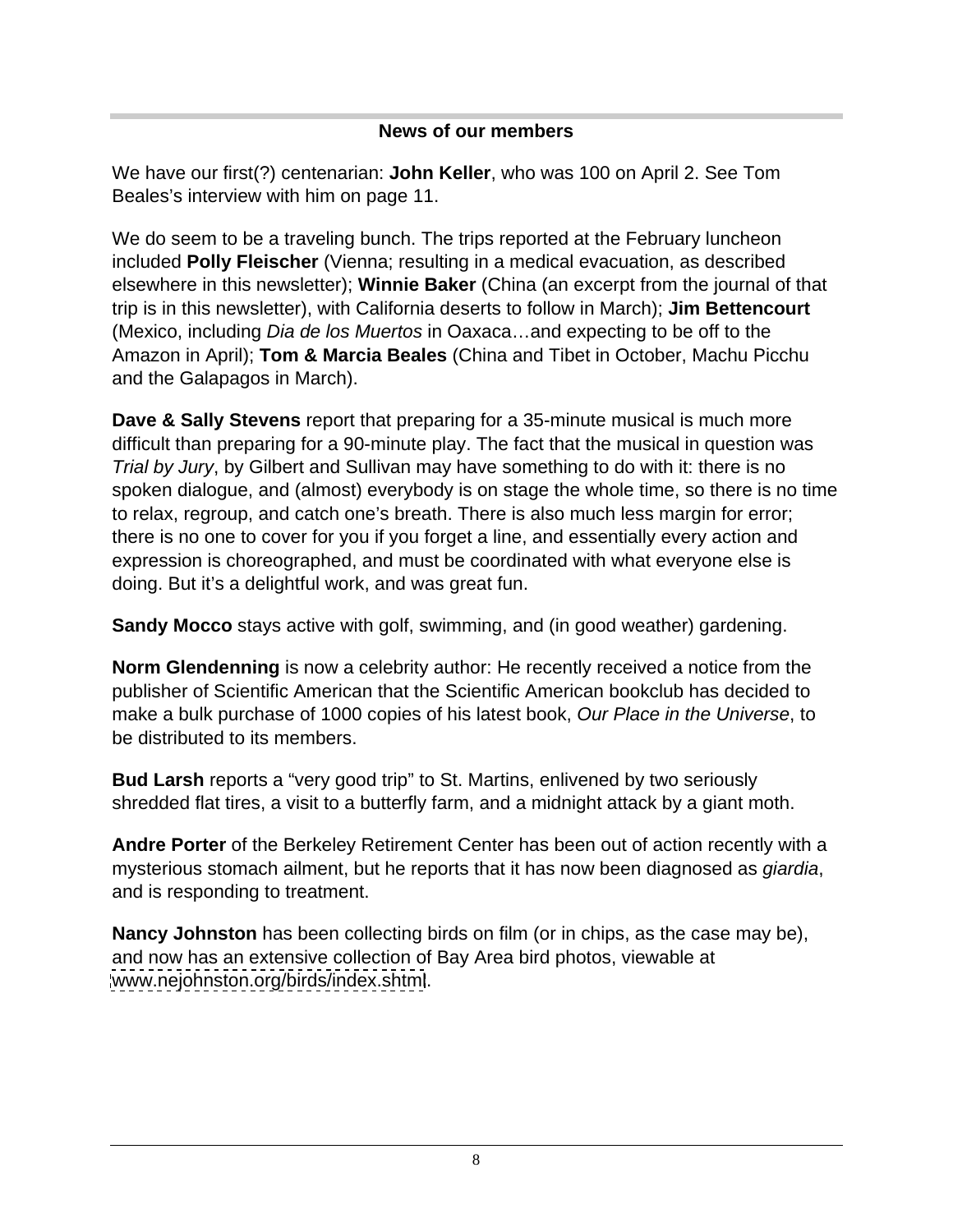#### **Keeping Up with the Lab**

**Science at the Theatre:** There is one more episode of *Science at the Theatre* scheduled for this spring: Monday, May 12, Berkeley Repertory Theatre, 5:30: Nate Lewis on *Molecular materials for solar energy.*

**Good grades:** The Lab's DOE GPA for 2007 is 3.67 (2 A's, 4 A-'s, and 2 B+'s). As a result of the good grades, a contract extension of three years is expected. More on the DOE grading procedure, and the results for all national labs, can be found at <http://www.science.doe.gov/> News\_Information/News\_Room/2007/Appraisa\_%20Process/index.htm

**Visiting the past with Carl Haber:** The high-energy-physics-based sound-recovery methods that Carl Haber described for the Ex-Ls a few luncheons back have been popping up in the news again: First there was Jack London [<http://www1.pressdemocrat.com/article/20080209/> NEWS/802090314/1033/NEWS01], and more recently there is a chanteuse with *Au claire de la lune*, recorded in 1860, antedating Edison's *Mary had a little lamb* by 17 years [\[http://news.yahoo.com/s/ap/20080328/ap\\_on\\_hi\\_te/earliest\\_recording\]](http://news.yahoo.com/s/ap/20080328/ap_on_hi_te/earliest_recording]).

**Berkeley Lab on TV:** Season 2 of KQED's QUEST, which started on April 1, will feature several LBNL scientists over the course of the season, including Jay Keasling on the Joint Bioenergy Institute, Saul Perlmutter on dark energy, Ashok Gadgil and Engineers Without Borders on designing energy-efficient cook stoves for Darfur refugees, Inez Fung on climate modeling, Michael Mange on modeling Earth's mantle, and several others.

**New deputy:** Paul Alivisatos has been named Deputy Director of the Lab, effective April 7, 2008.

**Wind is cheaper than sun:** The Fort Worth *Star-Telegram* quotes Lab scientist Ryan Wiser in a report comparing the cost-effectiveness of wind power with that of solar power. [[http://www.star-telegram.com/business/story/579046.html\]](http://www.star-telegram.com/business/story/579046.html])

**Sniffing out bombs:** We've read about dogs sniffing out drugs for years; now there are genetically-engineered viruses that sniff out TNT. LBNL chemist Seung-Wuk Lee is one of the developers of the *eNose*, which may eventually be able to provide a sniff-test for allergens. [\[http://dsc.discovery.com/news/2008/04/01/nose-smell-bomb-print.html\]](http://dsc.discovery.com/news/2008/04/01/nose-smell-bomb-print.html])

In addition to the above, regular Lab publications may be scanned at the following URLs; links to all three are available through the Ex-Ls home page on the web [\(www.lbl.gov/ex-l-express](http://www.lbl.gov/ex-l-express)).

The Berkeley Lab VIEW Newsletter <http://www.lbl.gov/Publications/Currents> Today at Berkeley Lab (Daily news from LBNL) <http://www.lbl.gov/today> Science @ Berkeley Lab <http://enews>.lbl.gov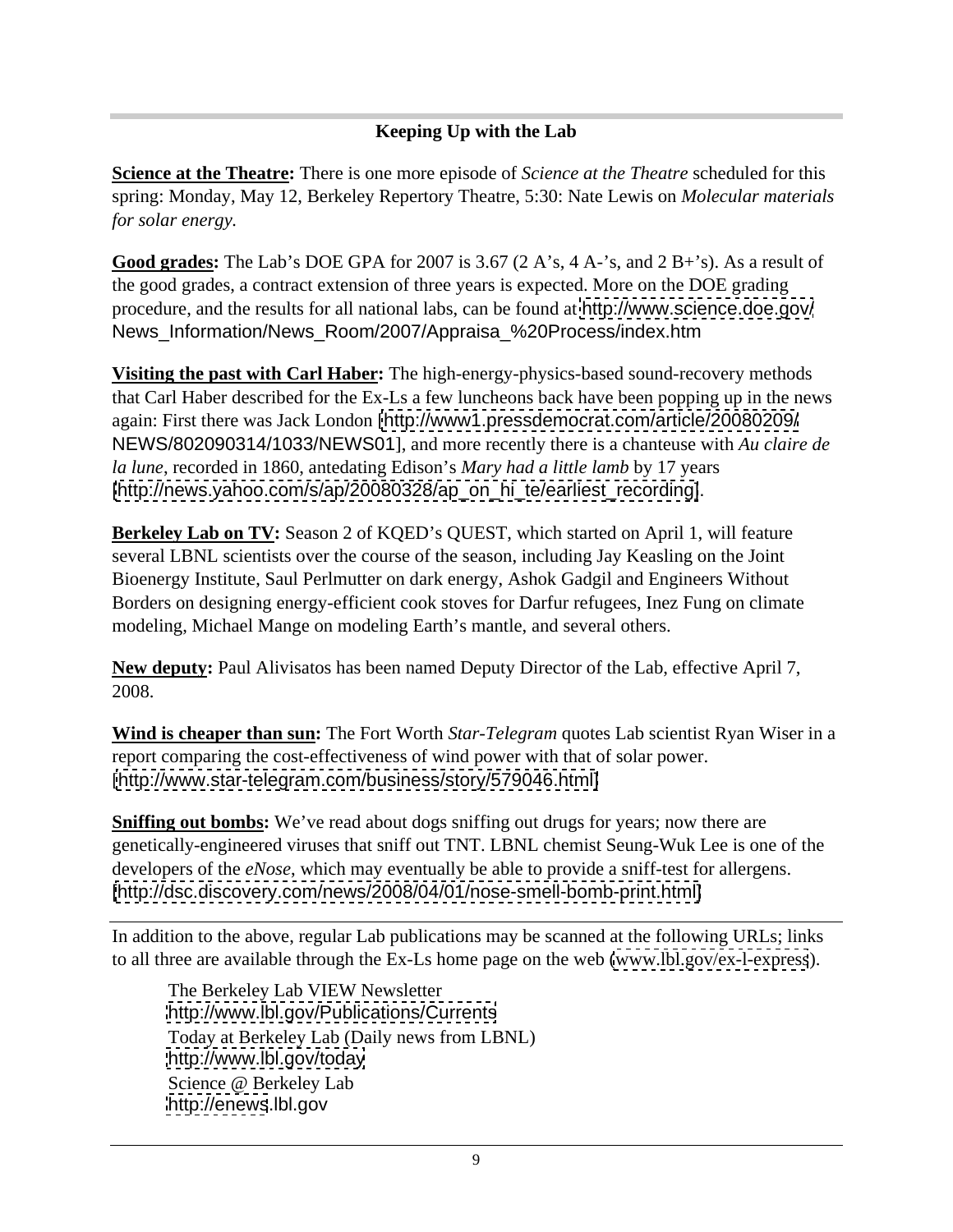#### **Fourth annual Wellness Fair at Lab**

The Lab's Wellness Fair is held on the first Thursday of June each year (that's June 5 this year, from 11:30 to 1:30 on the cafeteria lawn and foyer) to introduce the health and wellness resources available to employees and retirees. Representatives from the Lab's Health Services, Environmental Health & Safety, and Employee Activities Association (EAA) showcase their departments/activities, as well as representatives from UC Berkeley's Wellness Health Matters and CARE Services, and various local fitness clubs, financial institutions, and health organizations. Activities include raffle drawings, inspirational speeches, and EAA club demos. A farmer's market is also a possibility. Your Ex-Ls will have a table featuring John Kadyk's chocolate-chip cookies.

#### **A day at the races? Or a walk in the park?**

Among the suggestions received at the February luncheon was the thought that some of us might like to spend a day at the races at Golden Gate Fields. This caused the board to consider the more general topic of activities beyond the quarterly luncheons. The Bay Area offers many diverse possibilities for outings or daytrips, including tours of the Port of Oakland, an afternoon on the former presidential yacht *Potomac*, a visit to one of the many museums in the area (e.g., Blackhawk, Oakland Museum of California), walking in the regional parks. We – the Board – cannot undertake to investigate all the possibilities, but we can provide a venue to advertise the availability of such events and help coordinate them. If you would like to be involved in something like this, please fill out the form below and send it to Vicky. At this point there is no commitment required; we are primarily interested in determining the level of enthusiasm, and the availability of possible contact points or coordinators, for additional activities. Also note that checking "willing to coordinate" does not obligate you to an unending task; we are equally happy to advertise one-time or short-term offers or long-term commitments. The list of possible activities is intentionally brief, because we wish to know what interests **you**.

| Activity                         |                                | Willing to Interested in Name/                                                                                                                                                                                                                                                                                                                                                                                                                                             |                                         |
|----------------------------------|--------------------------------|----------------------------------------------------------------------------------------------------------------------------------------------------------------------------------------------------------------------------------------------------------------------------------------------------------------------------------------------------------------------------------------------------------------------------------------------------------------------------|-----------------------------------------|
|                                  |                                |                                                                                                                                                                                                                                                                                                                                                                                                                                                                            | coordinate participation phone or email |
| a day at the races               | $\overbrace{\hspace{25mm}}^{}$ | ______                                                                                                                                                                                                                                                                                                                                                                                                                                                                     |                                         |
| a walk in a park                 | $\overbrace{\hspace{25mm}}^{}$ | _____                                                                                                                                                                                                                                                                                                                                                                                                                                                                      |                                         |
| Potomac cruise                   | $\overbrace{\hspace{25mm}}$    | $\overbrace{\hspace{25mm}}^{}$                                                                                                                                                                                                                                                                                                                                                                                                                                             |                                         |
| <b>Blackhawk Auto Museum</b>     |                                | $\overbrace{\hspace{25mm}}^{}$                                                                                                                                                                                                                                                                                                                                                                                                                                             |                                         |
| <b>Playland Not at the Beach</b> |                                | $\overbrace{\hspace{25mm}}^{}$                                                                                                                                                                                                                                                                                                                                                                                                                                             |                                         |
|                                  |                                | $\frac{1}{2} \left( \frac{1}{2} \right) \left( \frac{1}{2} \right) \left( \frac{1}{2} \right) \left( \frac{1}{2} \right) \left( \frac{1}{2} \right) \left( \frac{1}{2} \right) \left( \frac{1}{2} \right) \left( \frac{1}{2} \right) \left( \frac{1}{2} \right) \left( \frac{1}{2} \right) \left( \frac{1}{2} \right) \left( \frac{1}{2} \right) \left( \frac{1}{2} \right) \left( \frac{1}{2} \right) \left( \frac{1}{2} \right) \left( \frac{1}{2} \right) \left( \frac$ |                                         |
|                                  |                                |                                                                                                                                                                                                                                                                                                                                                                                                                                                                            |                                         |
|                                  |                                |                                                                                                                                                                                                                                                                                                                                                                                                                                                                            |                                         |
|                                  |                                | _______                                                                                                                                                                                                                                                                                                                                                                                                                                                                    |                                         |
|                                  |                                | ____                                                                                                                                                                                                                                                                                                                                                                                                                                                                       |                                         |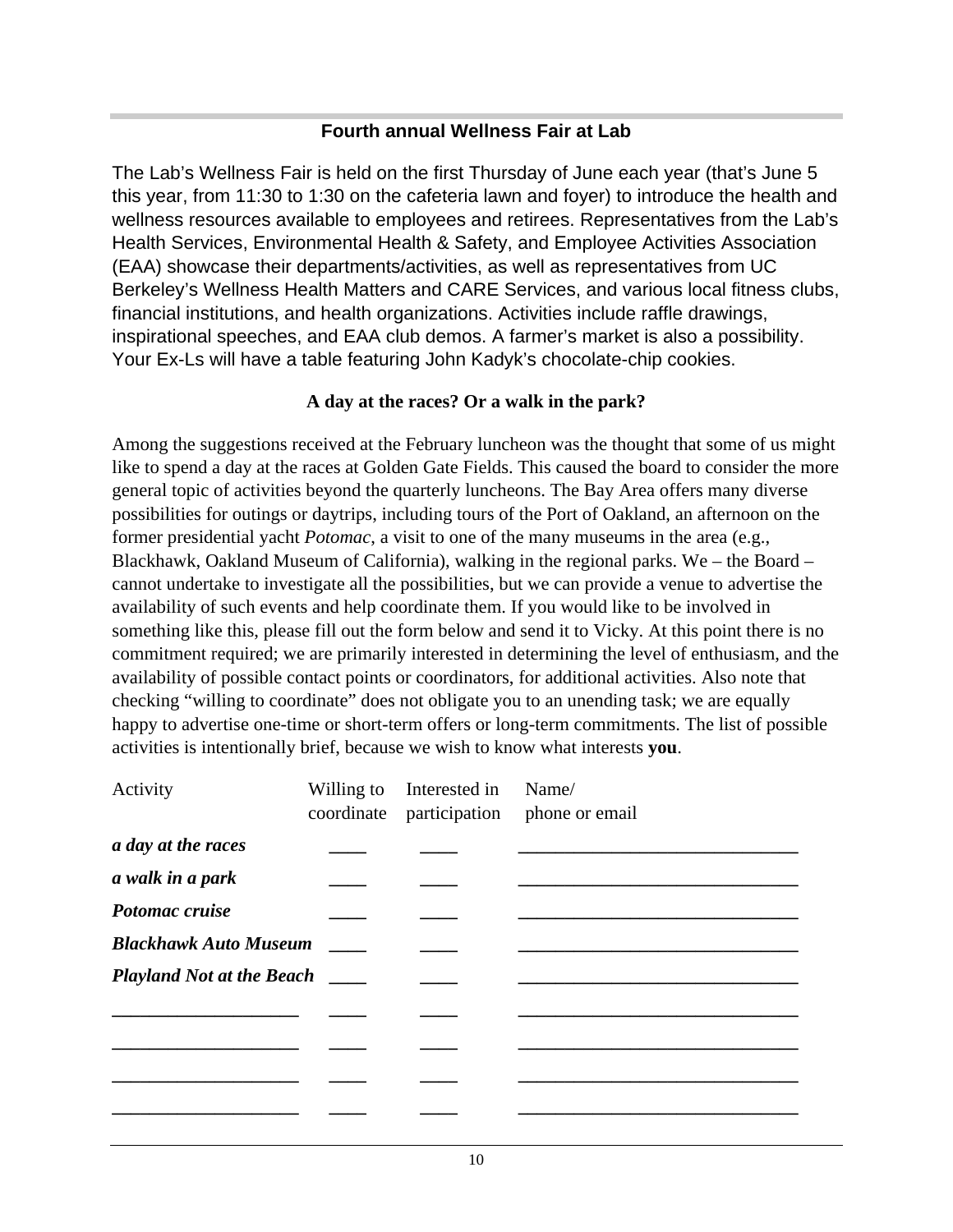#### **From the Berkeley Retirement Center Andre Porter**

The Center has been assured by Vice Provost Zedeck that it will be able to recruit and hire a new director by July 1. Andre Porter will remain Acting Director until then.

The Center is currently undergoing a review of its programs and processes. The review is being conducted by UCLA Retirement Center Director Eddie Murphy, who came north for two days of interviews with various Center stake-holders (representatives from Ex- Ls, UCRAB, UCBEA, the Policy Board, University Emeriti Relations, etc.), as well as with Andre. Her report is to go to Vice Provost Zedeck's office, and then decisions will be made there. The focus is on efficiency, but perhaps more importantly on determining the appropriate services and levels of service to be offered by the Center.

#### **Trip Reports a: Passing through a Century John Keller with Tom Beales**

It's a beautiful day in Lafayette as I drive to interview LBNL's oldest retiree. I drive past his house and as I make a U turn, I encounter a neighbor cutting flowers in front of her house. I roll down my window and ask where John Keller lives. I explain I am here to interview him and that I worked with him at the Lab. This seems to overcome her initial suspicion and she engages me in conversation about the Lab and John. She tells me about the big celebration a couple of weeks ago for John's  $100<sup>th</sup>$  birthday and directs me to the barn-red house down the block.

I am greeted by John's caregiver who escorts me to the living room. I immediately recognize John as someone I used to see around the Lab when I worked in Bldg 7. We chat about how he thinks he recognizes me and how he worked in nearby Bldg. 14.

John is sitting in his recliner, sharply dressed and alert. I can see that here is an individual that still has all his facilities and that we are in for a lively interview. His eyes light up as he recites his tales and answers my questions. We start by looking over some of the mementos and recognitions he received for his birthday that are laid out on the dining room table. There's one from George and Laura Bush, Governor Schwarzenegger, a County Supervisor, a proclamation from the City of Lafayette, and numerous other tributes.

The Lafayette proclamation gives me some of the facts with which I wanted to start the interview. He was born April 2, 1908 in Petaluma California and lived there until he was four years old. The family moved to Ukiah where he went to school through the seventh grade, then back to Petaluma for a year and then to San Francisco where he graduated from Polytechnic High School. He continued studies in electronics with help from Dr. Reukama of U. C. Berkeley and worked in the family business of Madden and Keller selling radios and doing radio repair.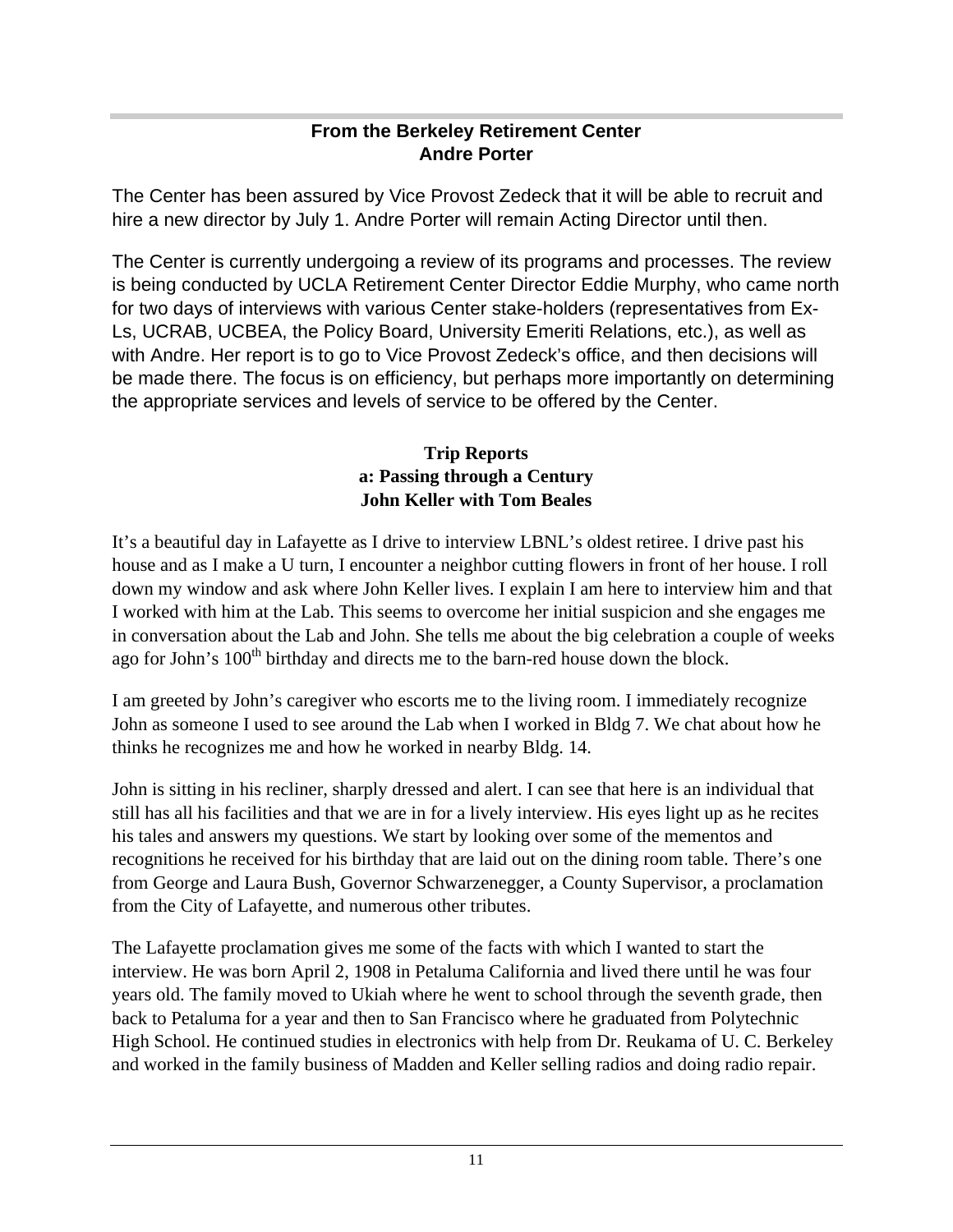He married "the apple of his eye", his childhood sweetheart, Laura, and they had a son Edward John. When the Second World War came along the business had to sell out because all the young men who worked there went off to the war. He went into the Citizens Signal Corps as a Radio Engineer. His job entailed taking care of the radar systems up and down the west coast that were used for spotting approaching ships. He traveled from San Diego, to Los Angeles harbor, Montaro, the S. F. Presidio, and up the coast to Portland and Seattle servicing the radar units. One time he had to climb a 100 foot high tower to diagnose why the radar screen showed two blips even though there was only one ship. It turned out that the Signal Corps had installed a new type of Navy antenna but it didn't work as well as the old design so he recommended they go back to the old version.

During this time, John taught courses to military personnel on basic electronics and radar. At several points he himself was taking classes from local professors so he could keep a week ahead of the class discussions. The courses lasted three months and were taught in two sessions from 6:00 AM till 6:00 PM.

 The first radars were huge 600 MC systems but they were replaced by much more compact 25,000 MC systems as time went on. They were part of the IFF (Identify Friend or Foe) system used to track ships in the area. A signal would be sent to the ship and the ship returned a secret code to identify itself. He wrote field instructions and training courses on how to operate and maintain the systems. After the war he taught at the Western College of Radar in San Francisco, and at night at what was then San Francisco Junior College.

In 1950, a friend suggested he apply for a job at the Radiation Laboratory in Berkeley. He applied, was accepted and was assigned to work under Hilmer Larson for a six month trial period. Needless to say, he proved himself in short order. He demonstrated his skills by taking an inoperative \$4,000 leak detector, and showed that by replacing resistors that had changed in value due to age with new Erie resistors, he could make the unit work again. He continued to work in what was then called the Instrument Shop under Hilmer Larson who was head of all electronic maintenance. When Hilmar retired, John became head of the shop with a crew of ten individuals, including Don Low and Dick Johnson.

John was friendly and well-liked by everyone. He had a reputation for fixing anything. John tells many stories about how he solved unusual problems for Lab personnel. Dr. Sahduce was building a magnet for a cyclotron that was to be sent to Japan but was getting strange signals on his oscilloscope. John discovered that when the door to the building was opened, the wind blew some wires in range of the magnet causing spurious signals. Another time he was called by Lawrence's secretary to come quickly to fix the office TV set so Lawrence could watch an important program. When John examined the set, he "fixed" the problem by just flipping the switch between the phonograph and TV settings.

Lawrence would come by the shops and talk to the employees about what they were doing and to keep in touch. One time John watched as Lawrence went to Building 6 to get some heavy water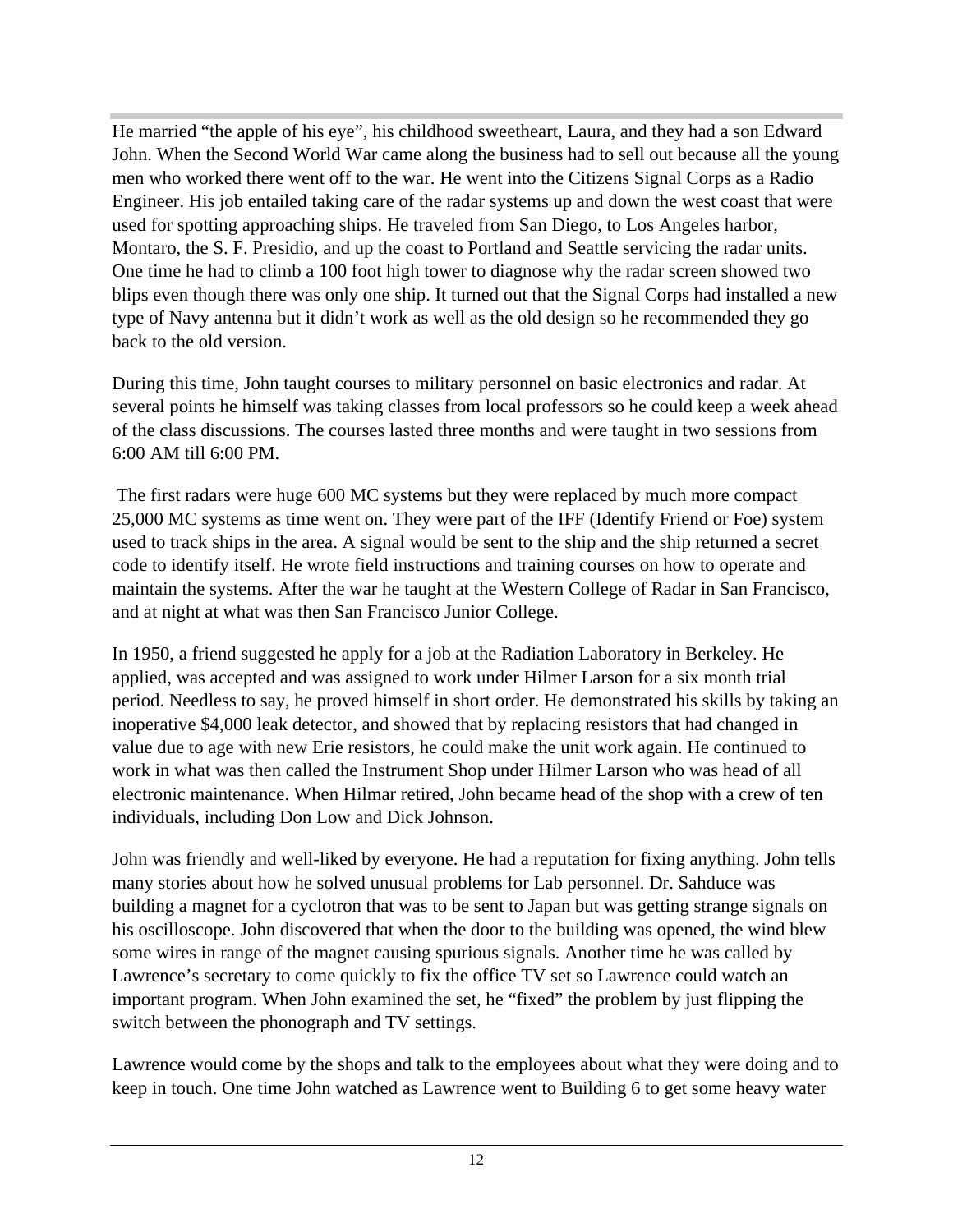from the tank located there. As Lawrence walked past two employees who had been standing around talking for a long time he asked "does it take two of you to get your work done?" One individual replied (obviously not recognizing Lawrence) "it sure as hell doesn't take three". The next day the two didn't work at the Lab any longer.

When I asked him what his happiest recollections from the Lab were he said he enjoyed every minute he had up there. He even enjoyed dealing with the graduate students who often did not know what exactly what they wanted him to build for them.

John had moved to Lafayette in 1953, and after he retired in 1972, he and his wife settled into enjoying their home more fully. They were both avid gardeners. Laura raised beautiful flowers and John took care of the corn, squash, and other vegetables. They had many fruit trees in their yard and enjoyed the bounty. They periodically went to their 280 acre ranch east of Laytonville where John built a cabin. He enjoyed hunting in the area and he and Laura worked to help establish the Mendocino County museum. It has a working steam engine that runs around a loop in Willits, through the Skunk train station and back to the museum roundhouse.

John has authored and published several books and booklets relating to the Mendocino area. One of his first, published in 1979 (295 pages), "Anna Morrison Reed, 1849 – 1921" chronicles his maternal grandmother who edited three newspapers in Mendocino county, a very unusual job for a woman in those times. A more recent book was the 100 page paperback (2002) "As I Remember Ukiah (History, Stories and Memories)". It contains stories, detailed descriptions and floor plans of many of the historic buildings in the area. With some help from his grand nephew Ted Hittell, he learned how to operate a personal computer and continues to use it to this day to record his memoirs.

When asked what he attributes his longevity to, he smiles and replies "a little bit of wine before dinner doesn't hurt you". I invited John to be our honored guest at the next EX-Ls luncheon meeting, with Ted doing the driving. With a little luck we'll see him there on May 15, 2008.

#### **b: Macau & Hong Kong - i Tracy Baker**

[Note 1: This is an excerpt from the journal of an extended tour of China taken by Winnie and Tracy Baker with Manuela and Luiz, two Macanese friends of long standing. A second excerpt is scheduled to appear in the next Ex-Press, and the full journal is available from Winnie, winevelyn@sbcglobal.net. // ed]

[Note 2: Because the Bakers were part of a tour that numbered 59, I asked Winnie how this compared with individual travel. Her answer in a nutshell is that if the tour company knows what it's doing, the extras you get (e.g., a home visit) balance the slight loss of freedom. For such a large group it is probably worth trying to find someone who has travelled with the company before, to see how they handle things. // ed]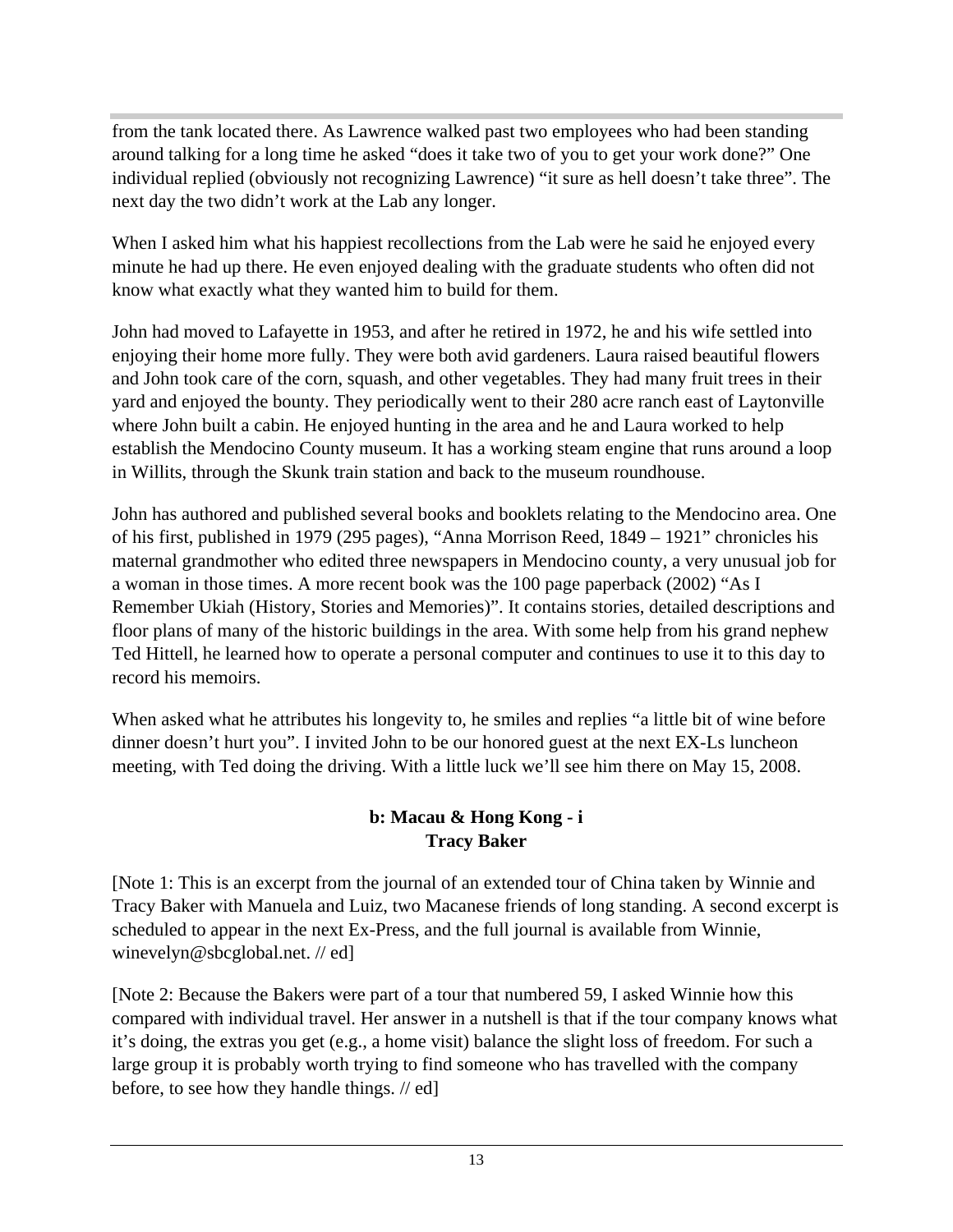Here in the U.S. it is said that the Chinese character for the word "crisis" is made up of the characters for danger and opportunity. Between that, the Tao, and Sun Tzu's *The Art of War*, western motivational speakers have made a bundle using the ancient wisdom of the mysterious East to dazzle corporate leaders. It wasn't until I went to work for a Hong-Kong owned bank in San Francisco that I found out that the "crisis" thing was bull pucky. Seems the characters together don't even mean "crisis" in the Western way, but is more of a cautionary statement along the lines of "Warning: Blind Curve Ahead" and while it has elements of danger and opportunity in the characters, it is more in the context of a homonym than any words of wisdom for a lunch room wall…all of which has absolutely nothing to do with the fact that Winnie and I recently took the opportunity to create a crisis in our bank account and take a tour of China, finishing up in Macau and Hong Kong.

#### **Macau**

Macau is a former Portuguese colony, made up of three islands: Macau itself (not much of an island anymore), Coloane, and Taipa. It and Hong Kong are now special administrative regions of China, an arrangement perhaps best described as one country, two governments.

The Portuguese settlement was established in the mid-1500s as a simple trading port, which, in 1557, was granted permanent status at an annual rent of 500 taels of silver to the Chinese government. In 1576 Macau was established as an episcopal see by Pope Gregory XIII. It grew as a port despite repeated attempts by Dutch traders to take over the colony during the 1600s. After the Opium War of 1839-42, Portugal took occupation of Taipa and Coloane. In 1887 the faltering Qing government was forced to sign a treaty granting Portugal full colonial status with one caveat – Portugal would seek China's approval before "selling" Macau to any other country.

One result of the nearly constant ferment in China during the next hundred or so years was the emigration from Macao of large numbers of Macanese who established *Casas* for the preservation of Macanese culture in the countries in which they found refuge, including at least the US, UK, Australia, New Zealand, Canada, Brazil, and Portugal.

Which brings us to why we were there…

Every few years since 1993 Macau has been the scene of a sort of super-family reunion, which calls many former Macanese back to the homeland. This, the sixth such Encontro (encounter), attended by more than 2,000 people from all over the world, was an 8-day affair, including meetings, cultural presentations, and fantastic dinners every day.

Macau has changed considerably since returning to Chinese control in late 1999. No longer a sleepy little colony, it has quickly become the Las Vegas of the East with the opening of the Wynn, the Sands, the Venetian, and soon the MGM Grand. Many more are already on the drawing board. The Lisboa, the original casino that had been around for years before the Las Vegas invasion, has built a new building called the Grand Lisboa. It is quite elegant and filled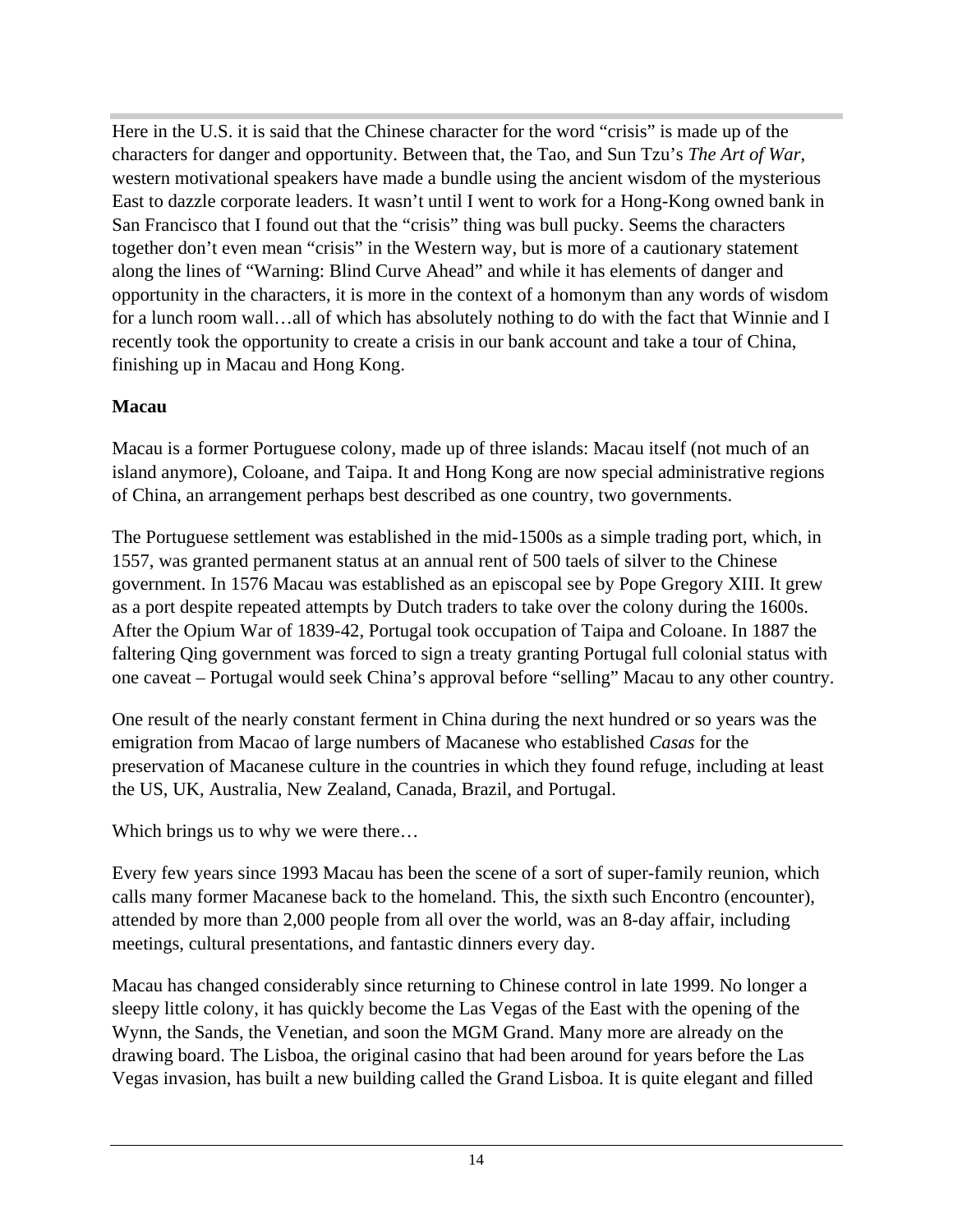with jade and ivory statuary and other Chinese treasures that were collected by Dr. Stanley Ho, the owner.

We were ensconced in a hotel made just for the Chinese gambling trade, The Beverly Plaza. The room was nice, but the beds were as hard as a slab of granite and took some getting used to. Some of us never did…Winnie slept like a baby every night! I guess I better save up and get one of those "Sleep Number" beds I hear advertised. She can set hers on rock slab, while mine is set to the softer side. The funniest thing was the window that separated the bed and the bathroom…yes; you read correctly, a window…with blinds. I told Winnie I'll sit on the bed, put a quarter in the slot, and then she could get naked and raise the blinds for five minutes.

The day after our arrival, we joined a number of our group for a history walk. We stopped at the Holy House of Mercy established in 1569 and St. Dominic's Church (1587), then went on to the Lou Kau Mansion. This merchant's home was built in 1889 and occupied by the family until 1910. It then passed through several hands, once being chopped up into several apartments. It was restored and became a cultural icon in 2002. The elaborate décor was enhanced by several artists and craftsmen who were selling their wares in the house. Winnie and I purchased some small handmade and painted clay figurines from an artist – a much better souvenir than some of the other little junk available.

Our group was just too large for the soft-voiced guide, so we abandoned the group here and made our own way up to the ruins of St. Paul, a large cathedral that was built in the 1600s, but was destroyed by fire two centuries later. It became an archeological site with the ruins of the first Western-style College (the College of St. Paul) and then a World Heritage site. On top of a hill nearby stands the Mount Fortress, which, along with the church and college was also built by the Jesuits in the 1600s. This hill also houses the Museu de Macau containing the history of this island colony.

After a quick lunch, we toured the Lisboa and the Wynn casinos before returning to the hotel to prepare for another fantastic dinner. This one was held at the Macau Dome on Taipa where a top notch continental-style meal unfolded.

The next day was perfect weather-wise and we ventured out with our own personal guides, Manuela and Luiz, who grew up here (they now live in Oakland) and who showed us parts of Macau we probably wouldn't have known to visit on our own. Our first stop was the old Government building where Luiz worked for many years. Then we walked up through the Senado Square to the ruins of St. Paul and down to St. Anthony's church. We wound our way through the narrow streets and lanes until we came to the Camões Gardens and Grotto. This park honors Portugal's most famous poet who may have lived in Macau during the mid-1500s. We made our way back to the Macau Museum with Luiz and Manuela in tow, and had an enlightening experience: Luiz pointed out how his mother's house was used as a model for the old street façade. Manuela told us how the depictions of Portuguese and Chinese life were all very familiar to her and Luiz.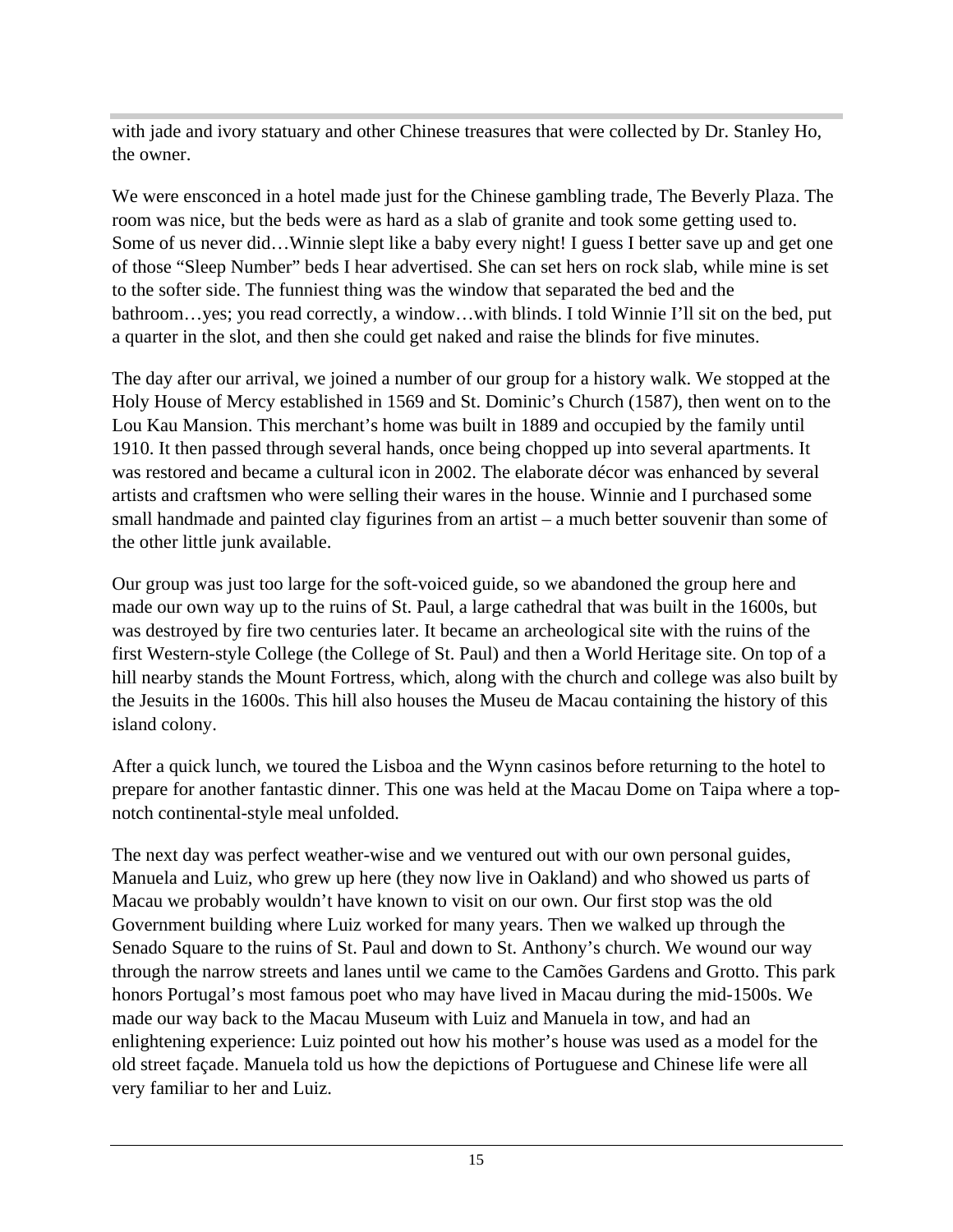Manuela had a school reunion this day and so Luiz, Winnie and I took a walk to the Macau Tower, the 1100 foot tall icon of modern Macau. The convention center is housed below and a restaurant and observation deck are located about 700 feet up. Winnie and I first saw this tower on an edition of The Amazing Race on CBS when contestants had to do the skywalk all around the outside platform and then bungee to the ground below. Anyone can partake of these, plus a sky jump and mast climb…it ain't cheap, but it is the only tower in the world that offers these extreme sports. Chickens that we are, Winnie, Luiz, and I opted for a quick photo on the skywalk before heading back to the glassed-in safety of the observation deck. The views were spectacular!

After lunch, we had a more extended tour around Macau, Taipa, and Coloane. We started with a visit to the Fortress on Macau's Guia hill. Built in the early 1600s, it includes a Chapel established by Clarist nuns and the first modern lighthouse built in East Asia (1865). Then to the island of Taipa and Coloane. While these two were once separate islands, landfill and silting have brought them together into one, separated only by the newer areas known as Cotai. Coloane has beautiful beaches and lush parks. Luiz told us of the times he spent sailing on the waters of Coloane, including his near misses with the Japanese during WW 2 and the Communist Chinese later. Turns out Luiz was quite a sailor and was once considered for placement on the Portuguese Olympic team. While a couple resorts stand on Hac Sa and Cheoc Van Bays, Coloane is still best reflected in its turn of the century village. We stopped at the Tam Kung Temple in the village which is dedicated to a Taoist God that protects seafarers. The highlight was a dragon boat carved from whale bone which we were encouraged to rub for good luck.

Afterwards, we were driven to the top of the hill which dominates this area. At the top was a huge 67 foot statue of Ah-Ma, the Goddess of Seafarers, carved from white marble. A Buddhist temple and cultural village also occupies the hilltop and it is surrounded by Coloane Hilltop Park. Coloane did not have much foliage when it was first annexed to the Portuguese colony, but when plants were brought in and planted, they quickly adapted to the tropical weather and have now spread all over the island.

#### **c: Touch & Go in Vienna Polly Fleischer**

We had thought about going to Vienna for some time, and every holiday concert on PBS increased our enthusiasm. So we booked a June river cruise originating in Amsterdam, that went up the Rhine and the Main, through the Rhine-Main-Danube Canal, and finally down the Danube to Vienna.

Ed's sister, Edie Langley, joined us on the trip, but through a technical glitch was unable to be with us in Vienna. The last few days on the cruise, Ed, who was always the first one to go ashore when we made stops, gave us excuses that he was feeling tired and wanted to nap. He did not appear to be ill so Edie and I made those excursions without him.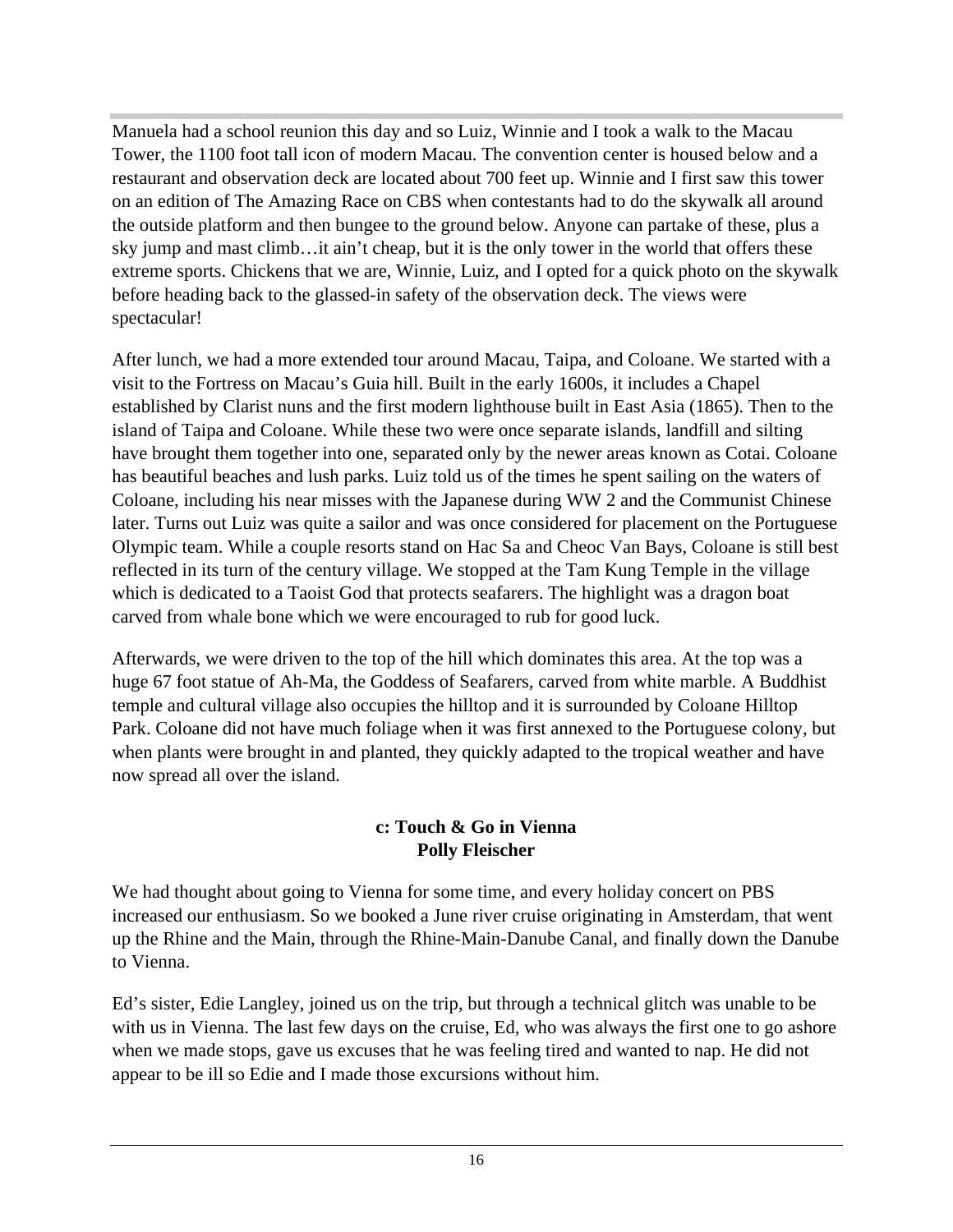On the second day in Vienna, we were having breakfast in the hotel when he had a petit mal seizure. We returned to our room, and he got into bed and proceeded to have a gran mal seizure. Now, that was scary!

The concierge called an ambulance, and we went to the nearest hospital. After a difficult night, it was determined that his condition was very serious and that hospital could not deal with it. There followed another seemingly endless ambulance ride to the Kaiser Franz Josef Spital, several miles to the southwest from our hotel. The buildings were old, but very neat, and the neurological unit was in a separate area. I was very relieved and impressed by the hospital personnel. [KFJ is a "migrant-friendly hospital", which means they have a special emphasis on dealing with non-native-Austrians. // ed] The chief of neurology was not only very well informed and efficient, but also charming, and his English was perfect.

On the second day, Ed went into a coma and was transferred to the intensive care unit. When the doors closed to the unit leaving me alone in the hospital corridor, I lost it…even after many years working as a nurse, the realization that my husband was so seriously ill and in a foreign country was devastating. The trip back to the hotel, involving a bus ride and a two-change underground trip was the longest I have ever taken.

The next 40-something days were filled with anxiety, frustration, and some gratification in the knowledge that Ed was getting wonderful care. He survived Herpes Simplex encephalitis (caused by the cold sore virus – the stats at that time were one in 500,000 contracts the disease and 20% survive), pneumonia, respiratory failure necessitating a tracheotomy and life support, a thrombosis of the right femoral vein, a small stroke, and an MRSA infection [a virulent staph infection] at the tracheotomy site!!

Now, to get to the reason I am writing this account of a terrible way to end a trip. We had taken trip insurance to cover just such an emergency, and how fortunate that was! The physicians at Franz Joseph Spital would not release Ed to fly home unless a stretcher bed was provided on our KLM flight, and he had to be accompanied by an MD and a paramedic. The bottom line was \$37,000. Of that amount, \$25,000 was paid by our trip insurance, and \$12,000 was covered by our AAA Premium insurance. So, I heartily recommend that you Ex-Ls readers spend the \$84 for the premium coverage.

All of our doctors here in Walnut Creek are amazed at Ed's recovery. Our lives have changed but we carry on, and he often beats me at cribbage.

# **Journal exchange, anyone?**

Discovering that the Bakers apparently keep a journal of their major trips, and knowing that the Stevenses also do that, it occurred to me (a) that others probably to the same, and (b) that perhaps members who are planning trips to unfamiliar venues might like to read the experiences of members who have Been There, Done That. So: if you make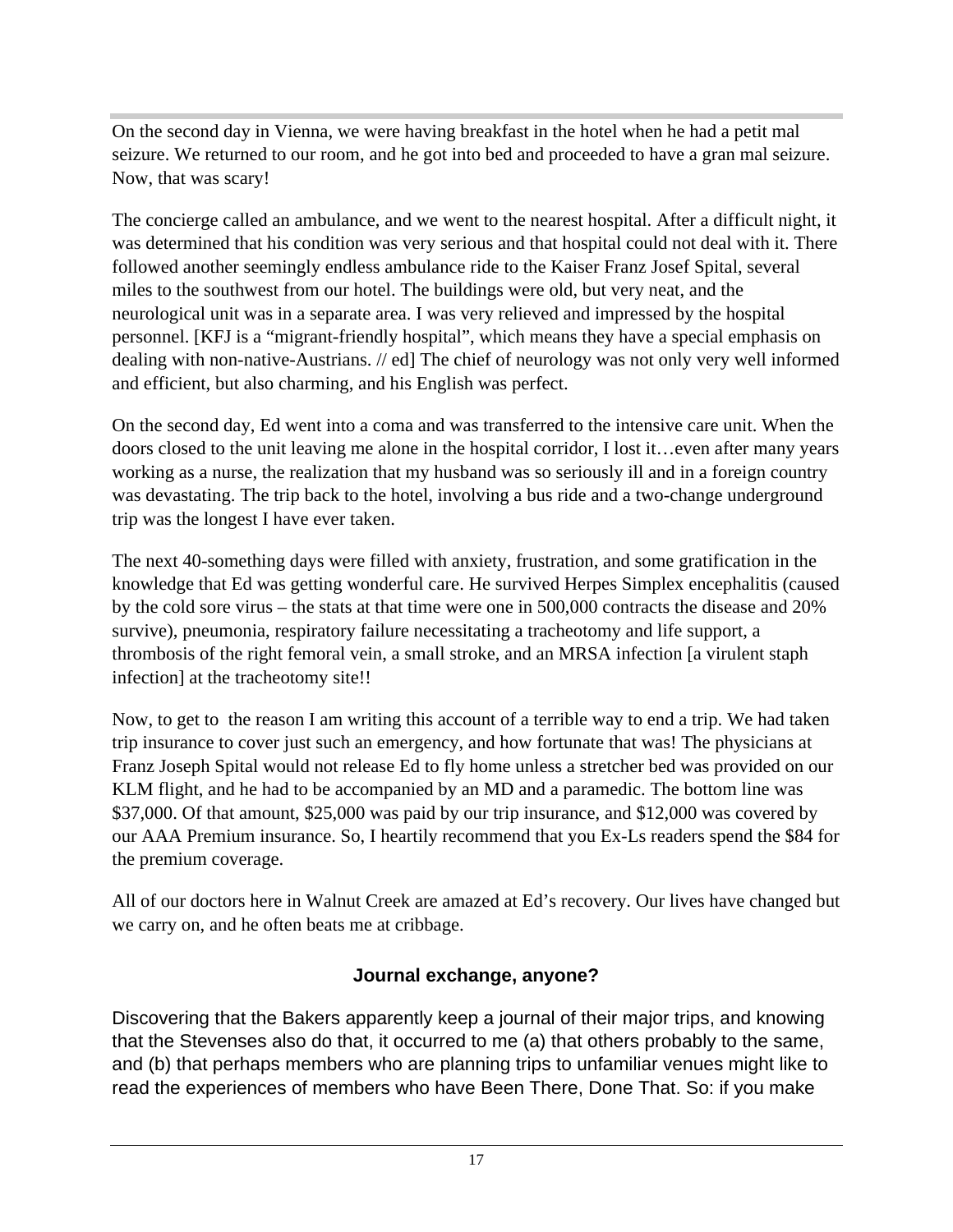your plans far enough in advance (since the ExPress is a quarterly, that can sometimes mean really far), and would be interested in hearing about other experiences, we could start a Trip-report-wanted / Trip-report-available feature. If you are really forehanded, a request could be submitted via the luncheon-table notes; otherwise, a note to your editor (david stevens@comcast.net) will get your request in the next edition of the ExPress. **Express**.

#### **CUCRA Report Bob Fulton**

I attended the joint meeting of the Council of University of California Retiree Associations (CUCRA) and the Council of University of California Emeriti Associations (CUCEA) held at UC Riverside on April 17.

In keeping with CUCRA's aim to "maintain mutually supportive relations between the University and retirees," the Council's new Chair, Marion Gade, announced that she had spent a day recently with people in the Office of the President's Human Resources & Benefits Department (HR&B) discussing how our retiree associations could help the University and what issues are of primary concern to retirees. Marion said that she felt she was well received and able to spend more time discussing these issues than she had expected. She also commented that several of the HR&B people were retiring soon, and expressed some concern about the possible "loss of institutional memory." But all we retirees know how difficult it was for the Lab to get along when we left, right?

Improving communications within CUCRA and between retiree groups was discussed and someone will look into starting a CUCRA website. It was voted to send two CUCRA representatives to the Association of Retirement Organizations in Higher Education (AROHE) Conference Oct. 24-26 at USC.

Several organizational issues were taken care of; revisions of the CUCRA bylaws and standing rules were approved to better reflect the current way we are doing things. The issue of library access for retirees was discussed (again), especially getting access to proprietary databases. The LLNL folks said that retirees can no longer get into the Lab.

The joint session with CUCEA was in the afternoon, and focused on the recent review of the Office of the President (OP) and the possible restructuring of HR&B. Judy Boyette, Associate Vice President, HR&B, was present and presented the information.

Briefly, an outside consultant recently reviewed the operations and structure of the OP and issued a report that, among other issues, essentially questioned the seemingly large HR&B staff. As a result, a request for proposals has just been issued for outsourcing some or all of the responsibilities of the OP's HR&B department. Much more information on this can be found on the Office of the President website at [www.ucop.edu/humres/redesign/welcome.html](http://www.ucop.edu/humres/redesign/welcome.html).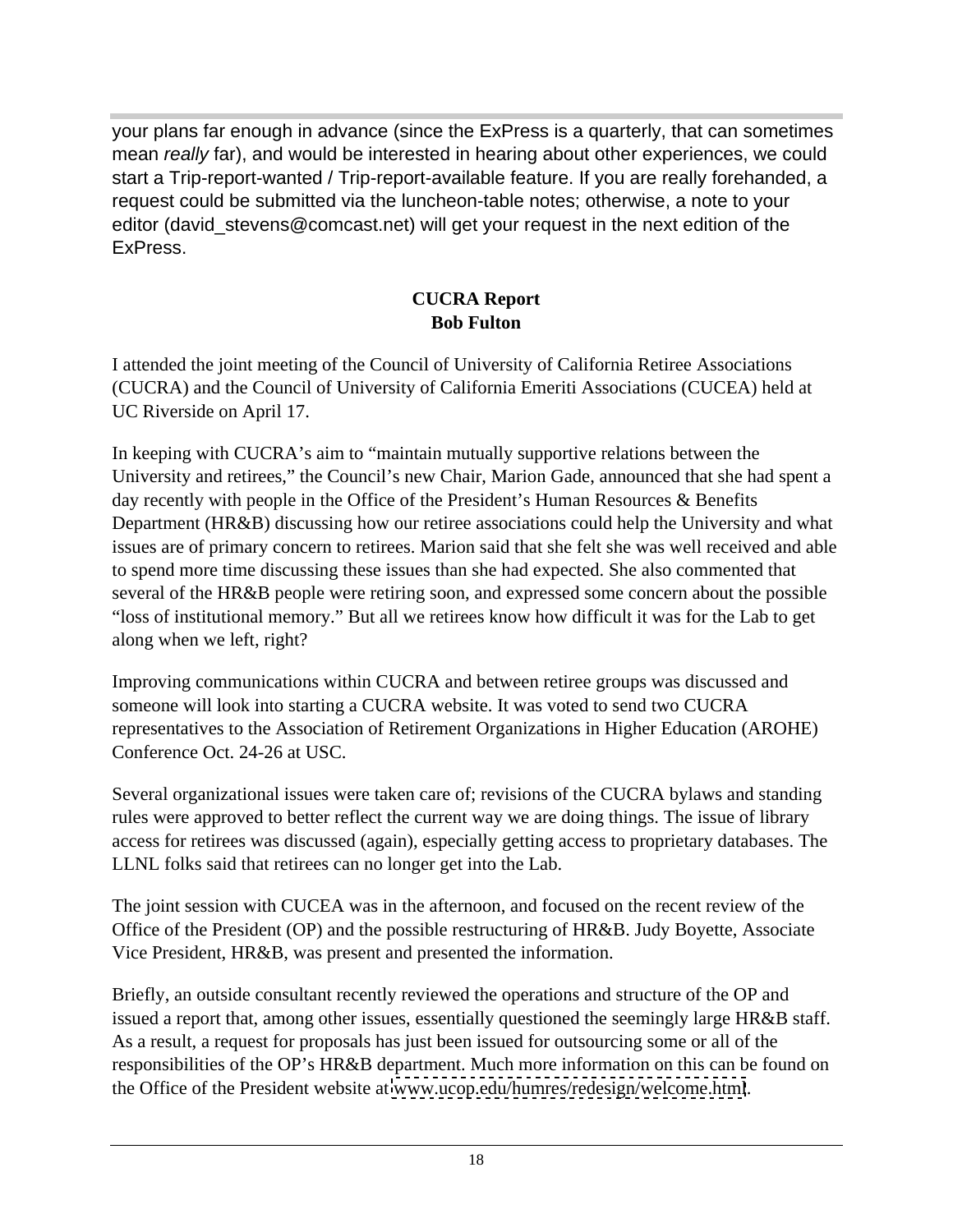#### **Ask Adrian: Explain the MRD**

[Note: *Ask Adrian* is an occasional column that appears in both of the UCLA annuitant publications (Emeriti Newsletter and UCLARA Newsletter). Adrian Harris, UCLA Vice Chancellor-Planning, Emeritus and pro bono annuitant financial advisor, responds to questions sent to him at the UCLA Emeriti/Retiree Relations Center (emeriti@errc.ucla.edu). He has agreed to allow us to reprint his columns, so here is the latest. Please let me know if you find this useful. // ed]

Question: Please explain how the MRD (Minimum Required Distribution) works and what you suggest as decision rules for such distributions.

Response: MRDs are mandatory for each year, beginning with the year you reach the age of 70½, unless you are on the University payroll during the distribution year, in which case you do not have to take a distribution from University tax deferred accounts. The initial distribution maybe postponed until April 1 of the next year, but all subsequent distributions must be taken in the year to which they apply. Distributions are computed using the balance in tax deferred accounts on December 31 of the previous year, divided by life expectancy (in years) shown in an Internal Revenue Service (IRS) produced Uniform Distribution Table that shows your expected longevity---life expectancy (in years) for each age from age 70 to 115 and older. If you are married it takes into account joint life expectancy, assuming your spouse is no more than 10 years your junior. If your spouse is your sole beneficiary and is more than 10 years your junior, a different joint life expectancy table based on your specific ages is provided by IRS. The older you are, the smaller the reduction in life expectancy each year. For 403(b) accounts, the balance in the fund as of the last day of 1986 is excluded from the computation until you reach the age of 75, at which time the total balance is included in the computation. If you take your first distribution during the first quarter of the year after you reach age 70½, you should be aware that you will also have to take a second distribution by the end of that year, which could have tax consequences for that year.

You have the option of deciding from which investment fund or funds the distribution will come, and when the withdrawal will occur. The default option for the University is to take the distribution proportionally from each fund you have and to issue the payment at the end of the year.

If you have IRAs in addition to your University tax deferred accounts, you must take MRDs from them as well, with the option of taking the total amount from whichever IRA or IRAs you would like. Unfortunately, University tax deferred accounts and external IRAs can not be combined in determining from which funds the MRDs should come. Generally, it is beneficial to take the University distribution from the fund or funds which are earning the least. Likewise, IRA distributions can be taken from the one or more accounts which are earning the least.

Some financial planners have advised that it is desirable to not take more than 4% of your investment balance during any year, in order to assure you do not run out of money. Clearly, that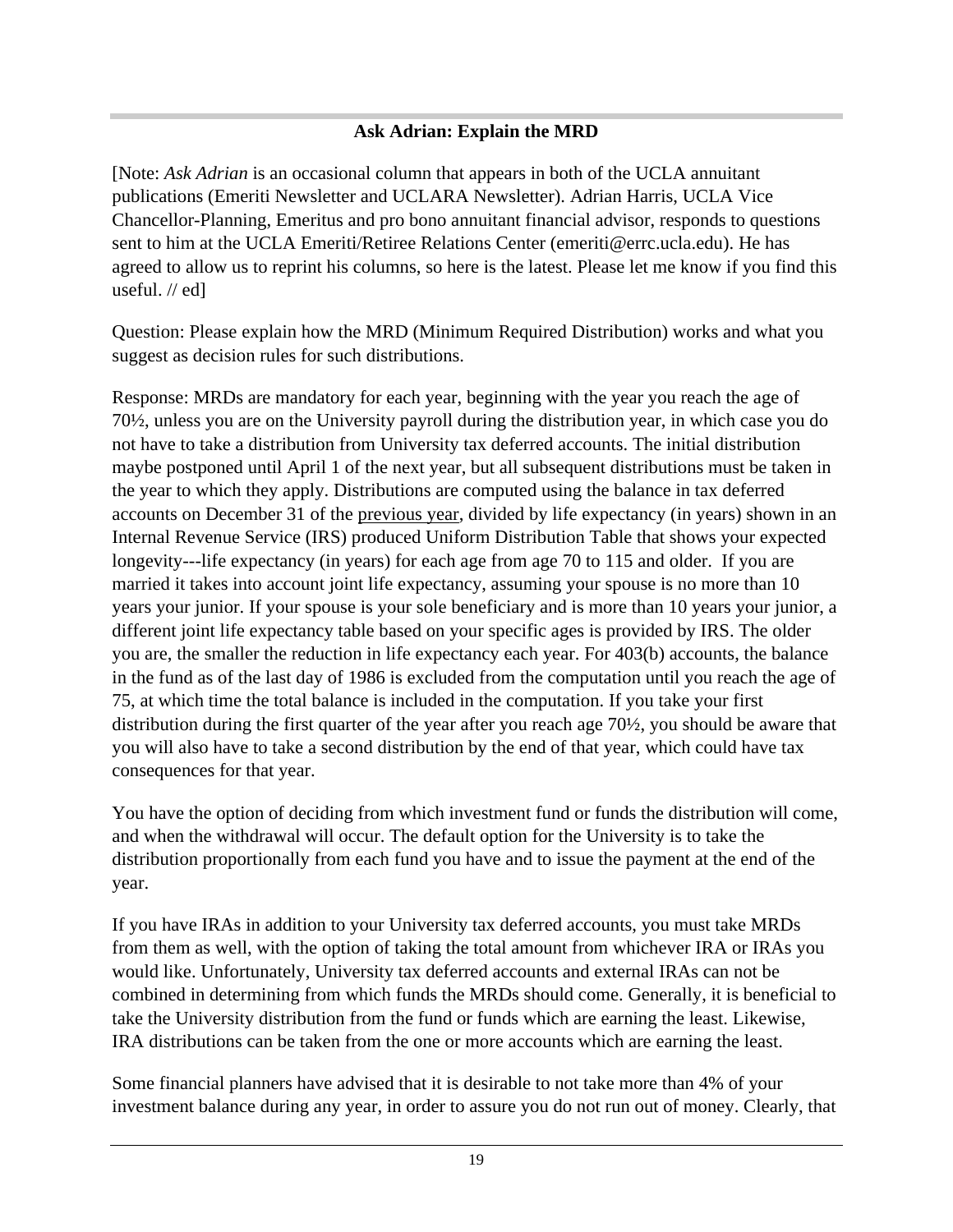"rule" becomes impossible for those with most of their investment assets in tax deferred accounts. If you are subject to MRD, the percentage you must withdraw is set by the IRS and increases each year, and quickly exceeds the 4% "rule." When this happens, the 4% "decision rule" only works if the required withdrawal amount that exceeds 4% is invested and not spent. Of course, those who have significant assets that are not subject to MRDs would have no problem complying with the "decision rule."

### **LHS open house for new volunteers**

The Lawrence Hall of Science, UC Berkeley's Public Science Center is looking for new volunteers. We are an enthusiastic, energetic group who have a passion for exciting children and their families about science and mathematics.

Opportunities include:

- Special Events **but a set of the set of the set of the set of the set of the set of the set of the set of the set of the set of the set of the set of the set of the set of the set of the set of the set of the set of the**
- Science activities facilitator
- After-school classes and camps

Among the benefits are:

- Inspiring the scientist in a child
- Lifelong learning
- Membership after 40 hours of service annually

Come to our Open House and learn how you can get started: Thursday, May 1 from 2:00-3:30 or Sunday, May 3 from 2:00-3:30.

At the Open House you will meet other volunteers and staff and get a taste of the opportunities available to you at the Lawrence Hall of Science.

If you you receive this notice too late or are otherwise unable to attend, Volunteer Coordinator Sue Guevara will be happy to give you the information you need; you can contact her at (510) 642-7723 or email docents@berkeley.edu.

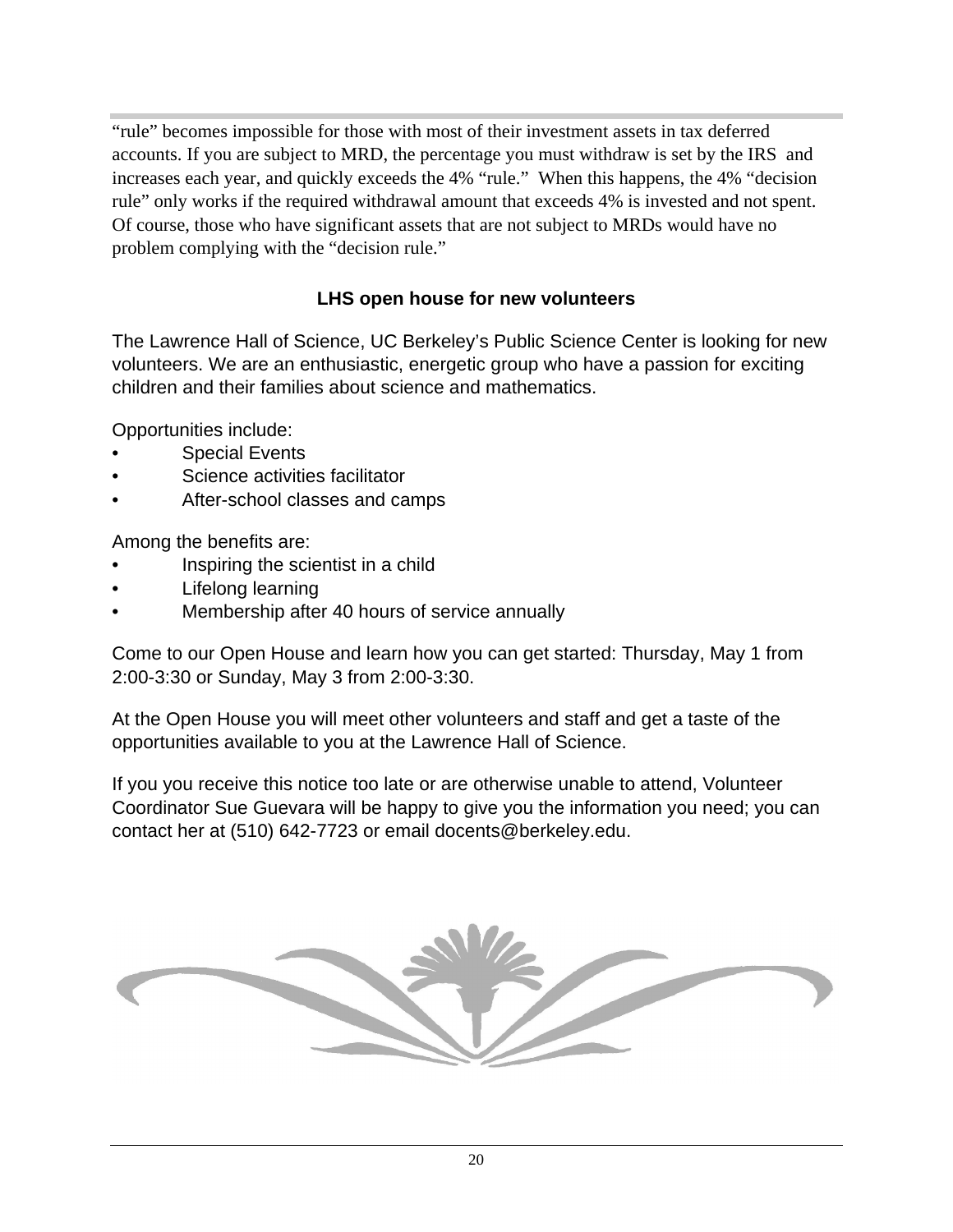|                                                                                               | SEE YOU AT THE MAY 15 LUNCHEON            |  |
|-----------------------------------------------------------------------------------------------|-------------------------------------------|--|
| <b>To:</b> Vicky Jared                                                                        |                                           |  |
| 4849 John Muir Road<br>Martinez, CA 94553                                                     |                                           |  |
| Be sure to make reservations by Monday, May 12                                                |                                           |  |
| <b>From:</b>                                                                                  |                                           |  |
|                                                                                               |                                           |  |
| I plan to attend the EX-Ls luncheon                                                           | <b>PREPAID</b><br>>> \$25pp <<            |  |
| I I will bring <u>equest</u> (s). Name(s) of guest(s):                                        |                                           |  |
| Willing to carpool: As driver: ____ As rider: ____                                            | Wish assistance with buffet:              |  |
|                                                                                               |                                           |  |
| Need to sit closer to speaker & screen?__                                                     | Will help with buffet:                    |  |
| Menu: Buffet: Advance choice not required                                                     |                                           |  |
| <b>Please make check payable to EX-Ls</b>                                                     | <b>Total Enclosed:</b>                    |  |
|                                                                                               |                                           |  |
|                                                                                               |                                           |  |
| <b>In Memoriam</b>                                                                            |                                           |  |
| <b>Richard L. Anderson</b><br>Daniel Chemla                                                   | <b>Welcome New Members</b>                |  |
| <b>Robert D. Edwards</b><br><b>Jonathon R. Gibson</b><br>John R. Meneghetti<br>Robert A. Hart | <b>Adrienna Goldberg George Shalimoff</b> |  |
| <b>Michael Rothkopf</b><br>Velta Sunabovey                                                    |                                           |  |



**Reminder:** If you have not paid your dues for 2008, please do so now. Simply send a check for \$12 made payable to the Ex-Ls to Suzanne Stroh, 530 Curtis St., Albany, CA 94706.